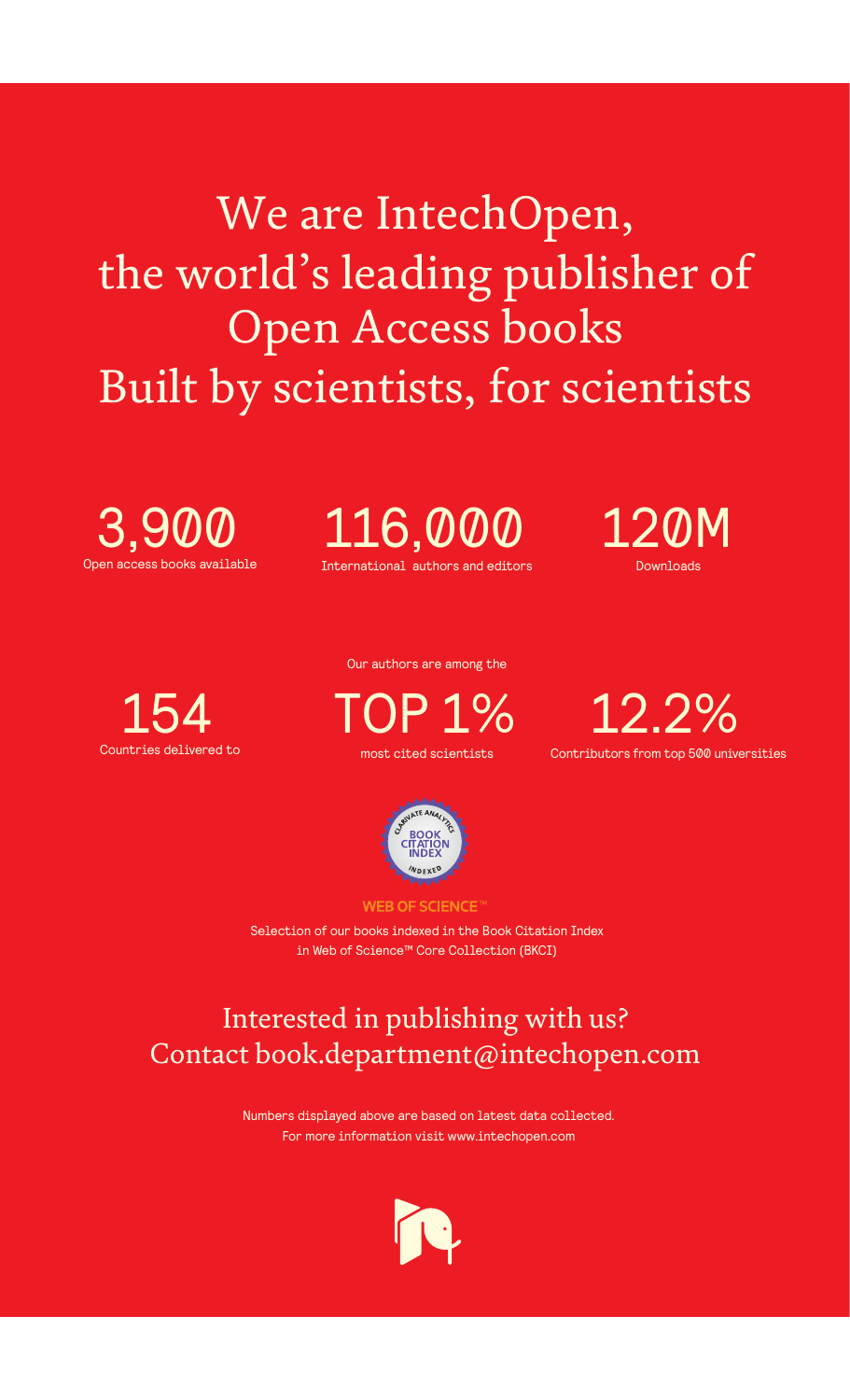### **Chapter**

# Physical Rehabilitation in the Management of Symptomatic Adult Scoliosis

*Shu-Yan Ng, Tsz-Ki Ho and Yin-Ling Ng*

### **Abstract**

Scoliosis is prevalent in elderlies over the age of 60. Of the different curve types, the thoracolumbar curve is the most common curve type operated upon, as it is associated with marked trunk shift and disability. Current physiotherapy treatments consist of electrotherapy, aquatic exercises, core-strengthening exercises, and dry needling. Outcome of these treatments has not been satisfactory. Longterm successful rate of conservative treatment of symptomatic adult scoliosis is low, as the treatment addresses symptoms but not the biomechanics involved in adult scoliosis. Recent studies have shown that physiotherapeutic scoliosis-specific exercises (PSSE) and bracing stabilized the curves in 80% of the subjects. Thus PSSE and bracing should be added to the standard physiotherapy care in the management of symptomatic adult scoliosis. For asymptomatic patients with thoracolumbar curve that has an increased risk of progression, PSSE should be considered as preventative exercises. Patients who do not respond to conservative treatments and have significant spinal stenosis should be referred for surgery.

**Keywords:** degenerative lumbar scoliosis, adult scoliosis, scoliosis-specific exercises, physical rehabilitation

### **1. Introduction**

Adult scoliosis refers to spinal curvature in excess of 10° after skeletal maturity. Common causes include adult idiopathic scoliosis (ADIS) and degenerative lumbar scoliosis (DLS). ADIS has its onset in childhood or adolescent. Degenerative lumbar scoliosis (DLS) is an adult-onset scoliosis brought about by degeneration of facet joints.

The prevalence of adult scoliosis varies with age and studies, ranging from 8.3 to 68% [1–5]. Xu et al. evaluated 2395 subjects over the age of 40 and reported that 13.3% had degenerative lumbar scoliosis (DLS) [5]. The prevalence increases with age. For subjects over 80 years of age, the prevalence is 27.1% [5]. Kobayashi et al. evaluated 60 elder normal subjects over 12 years and reported the prevalence of adult scoliosis to be 36.3% [1]. Schwab et al. reported the highest prevalence of 68% in 75 patients over the age of 60 [4].

The curve prevalence is inversely proportional to the curve magnitude. Majority of the curve is less than 10°. The prevalence of 10°, 10–20°, and >20° curves was reported to be 64, 44, and 24%, respectively [6].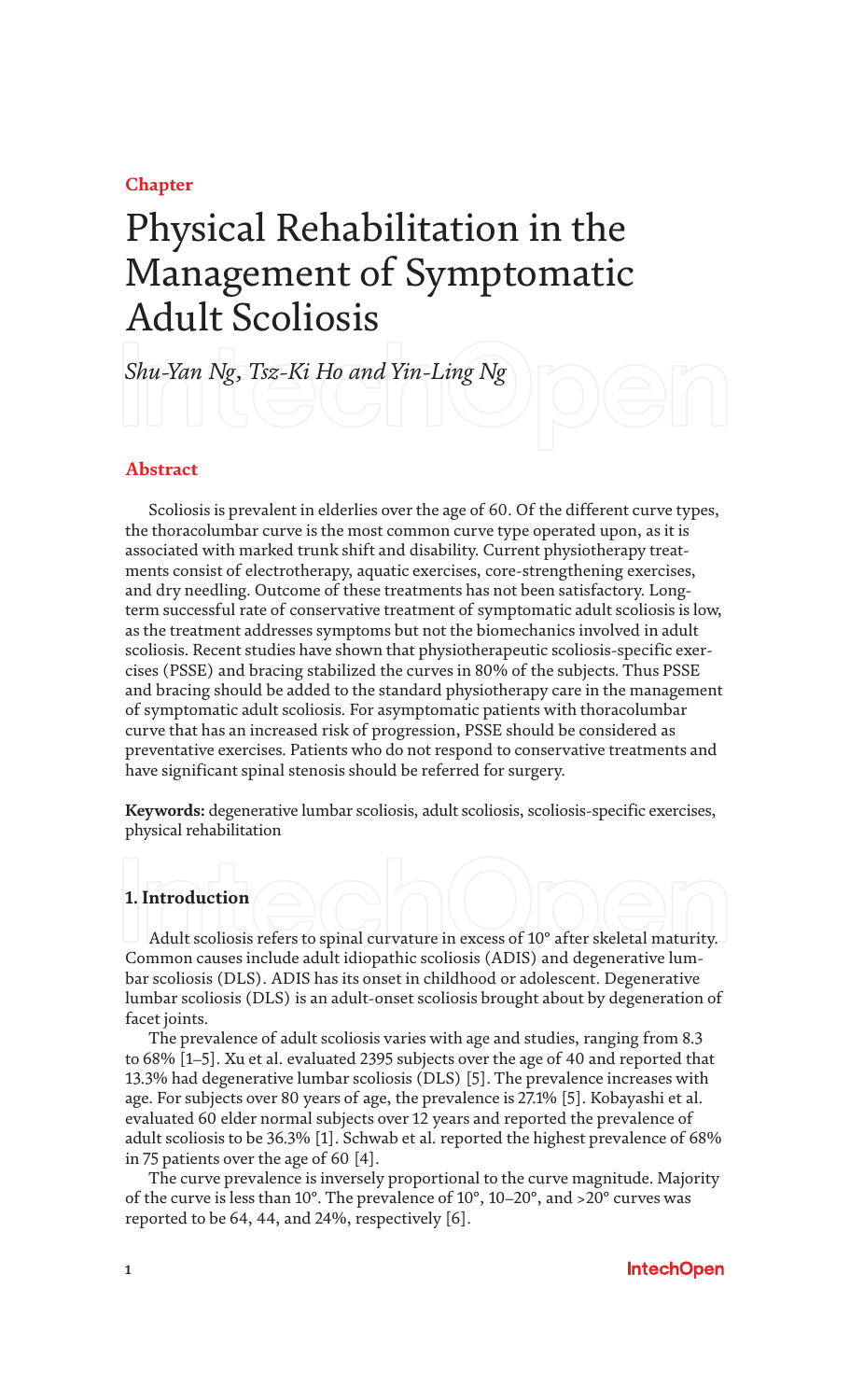#### *Physiotherapy*

Of the different curve patterns, the thoracolumbar scoliosis is associated with a higher prevalence of low back pain and functional impairment [7]. Also, these curves tend to progress. The rate of progression for lumbar or thoracolumbar single curve was 0.82/year (0.34–1.65°) for adult idiopathic scoliosis patients [8]. The rate of progression is higher for curve in excess of 30° [9–11]. This was supported by a recent study on the radiographic parameter risk factors of rapid progression in adolescents with Lenke V and VI idiopathic scoliosis [12]. The study showed that apical vertebral rotation  $\geq$  III (according to the Nash-Moe classification), deviation of the apical vertebra  $\geq$ 40 mm from the central sacral line in the lumbar curve, and a L5 tilt angle ≥10° (**Figure 1**) are associated with an increased risk of curve progression in adolescents [12].

Likewise, DLS tends to progress but irrespective of the Cobb angle (**Figure 2**) [8]. For patients with DLS, the rate of progression was 1.64°/year (0.77–3.82°) [8]. A study which followed up 200 subjects over 50 years of age for 5 years showed that 73% of the



#### **Figure 1.**

*The radiographic parameters that have been found to increase the risk of progression in adolescents with Lenke 5 and 6 scoliosis. It is likely that the parameters also increase the risk of curvature progression in adults. (a) Refers to the magnitude of apical vertebral rotation. (b) Refers to the distance between the central sacral line and the center of the apex of the lumbar curve. (c) Refers to the tilt angle of L5. When (a) is ≥III (based on the Nash-Moe method of measuring vertebral rotation), (b) is* ≥*4 cm, and (c) is* ≥*10°, the risk of progression of the curve increases.*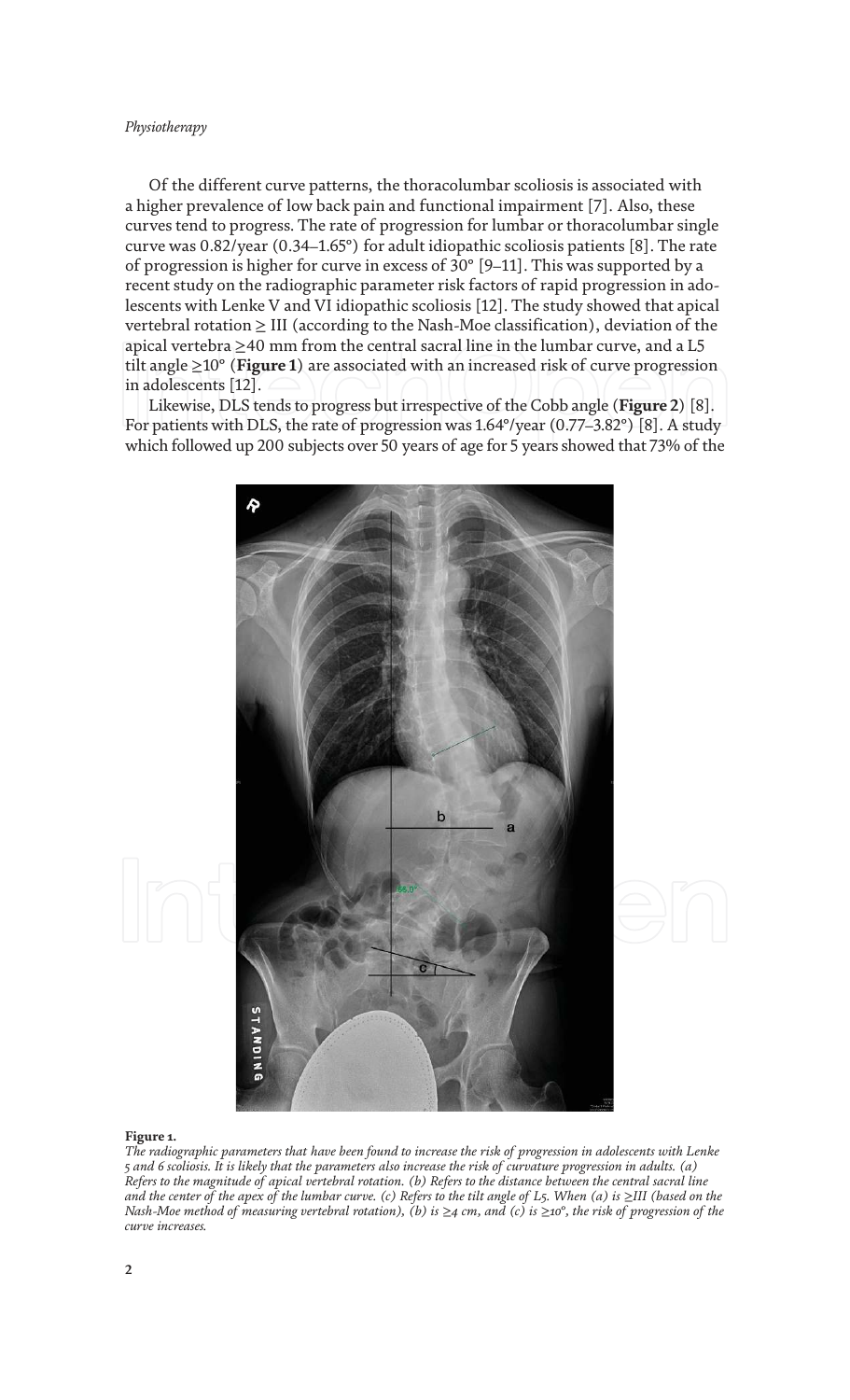

#### **Figure 2.**

*The progression of degenerative lumbar scoliosis can be dramatic. The scoliosis in the frontal lumbar film of this woman 66 years of age was mild, with Cobb angle of 18° and the apex at L3 (a). The scoliosis progressed markedly 7 years later, with Cobb angle measuring 30°. Laterolisthesis of L1 to the right and L3 to the left could be seen (b). Arthrotic changes were apparent in the right in an attempt to stabilize the curvature, which, nevertheless, progressed to 44° 2 years later with marked rotation of L2–L4 vertebrae (c).*

curves progressed 3° per year [13] and that apical vertebral rotation  $\geq$  III (according to the Nash-Moe classification), a Cobb angle >30°, lateral vertebral translation >6 mm, and L5 above the intercristal line predict curve progression [13, 14]. Osteoporosis, a coronal Cobb angle <30°, lumbar lordosis, and degenerative spondylolisthesis are not risk factors for curve progression [14].

With increase in life expectancy of the population [2, 15], it follows that the prevalence of adult scoliosis increases [2, 15] and with it the morbidity.

### **2. Etiopathogenesis**

There are many different causes of adult scoliosis. Majority of the adult scoliosis are adult idiopathic scoliosis (ADIS) and degenerative lumbar scoliosis (DLS). Other causes include neuromuscular conditions such as cerebral palsy, syringomyelia, and spinal dysraphism and congenital anomalies such as block vertebrae. Adult scoliosis may also arise from trauma, neoplastic disease, as well as iatrogenic causes such as simple decompression (laminectomy) or lumbar fusion procedures [16]. The following discussion will be limited to the commonly seen ADIS and DLS.

Idiopathic scoliosis, as its name implies, does not have any identifiable cause. When juveniles and adolescents who have idiopathic scoliosis reach adulthood or skeletal maturity, the scoliosis is then referred to as adult idiopathic scoliosis (ADIS).

The etiology of DLS is multifactorial and is related to progressive degeneration of the lumbar spine, compression fracture, and reduced bone density and quality [16]. The asymmetrical disc degeneration, facet degeneration, and ligamentous laxity all contribute to laxity in the spinal column [7, 17], with resultant asymmetrical deformities of the lumbar spine in the axial, coronal, and sagittal planes [18, 19]. The sagittal imbalance is accentuated in the presence of osteopenia or osteoporosis [16].

The mechanisms by which the scoliotic curves cause low back pain have not been clearly established. Pain can result from muscle overload, joint irritation, as well as nerve tension or compression. Initial complaints on the apex of the curvature are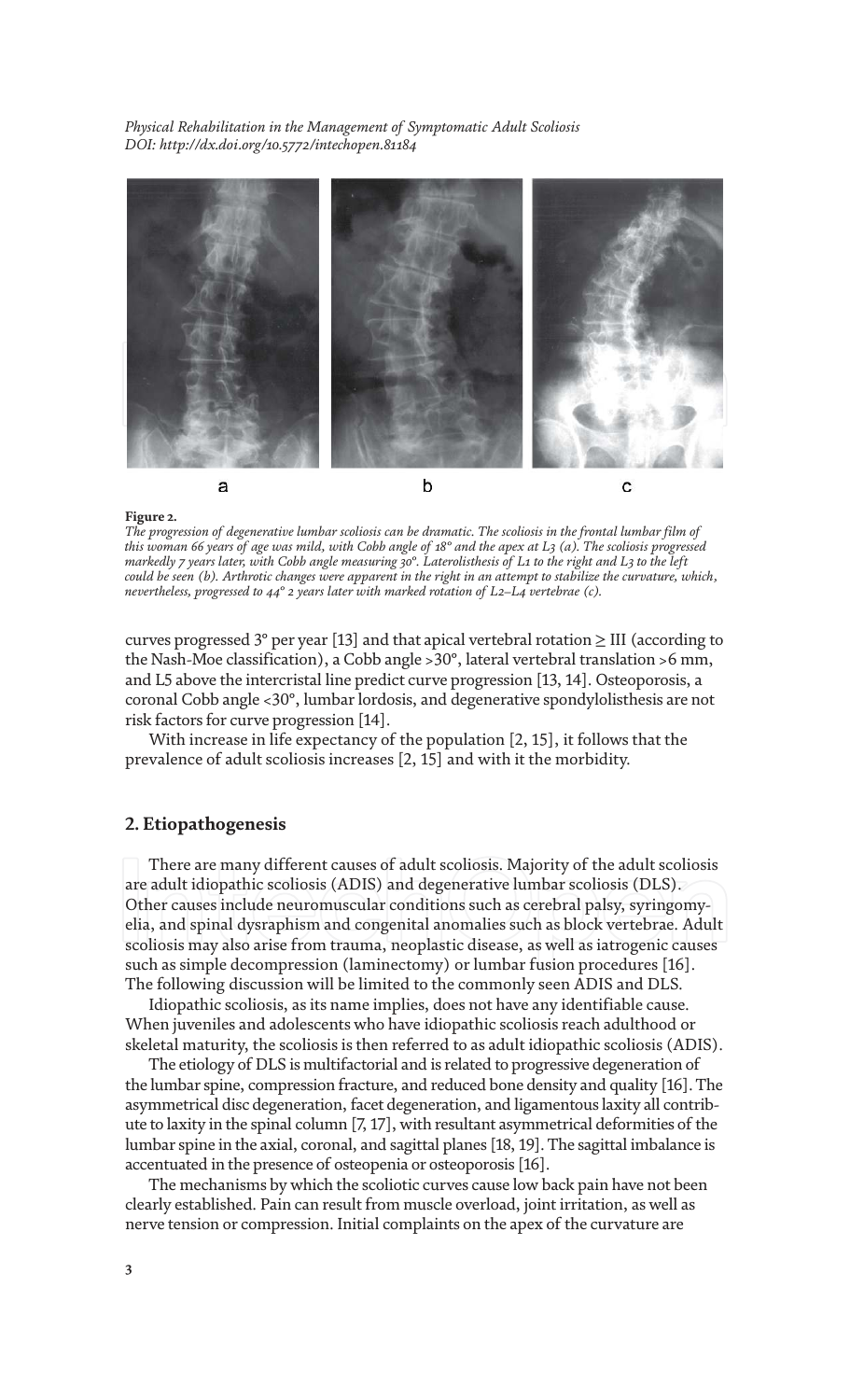#### *Physiotherapy*

possibly a result of muscle overload, when the paravertebral muscles have to contract to maintain the spinal balance. With curve progression, joints become involved and the compressive, shear, and torsional forces concentrating in the concavity of the curve increase. Junctional segments are subjected to increased shear, favoring degenerative changes at these levels. When the shear force exerted on the junctional segments exceeds that of the restraining force, laterolisthesis may occur [20]. It is noteworthy that laterolisthesis is present even in mild lumbar scoliosis. In a study of 91 adults with lumbar idiopathic scoliosis, 9.75% of the patients were found to have laterolisthesis, despite the average lumbar Cobb angle being 16.5° [20]. The presence of lumbar laterolisthesis is associated with a higher frequency of back pain than do other curve patterns [10, 21]. When, however, osteophytes and traction spurs develop in those segments, the unstable segments may become stabilized with reduction in pain.

Depending on the level of involvement and anatomical configurations, nerve root entrapment may occur with radicular distress in the lower extremity. The nerve entrapment is usually present in the concavity of the curve, though it may also occur in the side of convexity. It is generally secondary to foraminal compression



#### **Figure 3.**

*The possible mechanism of nerve root entrapment in the concavity of the scoliotic curve. The laterolisthesis of the shaded vertebra to the left causes a downward migration of the left pedicle and exerts a pull on the nerve*  root. Owing to the lateral movement of the nerve root, the nerve root below is being stretched by the left pedicle. *Thus a scoliosis can cause entrapment of nerve roots at two levels.*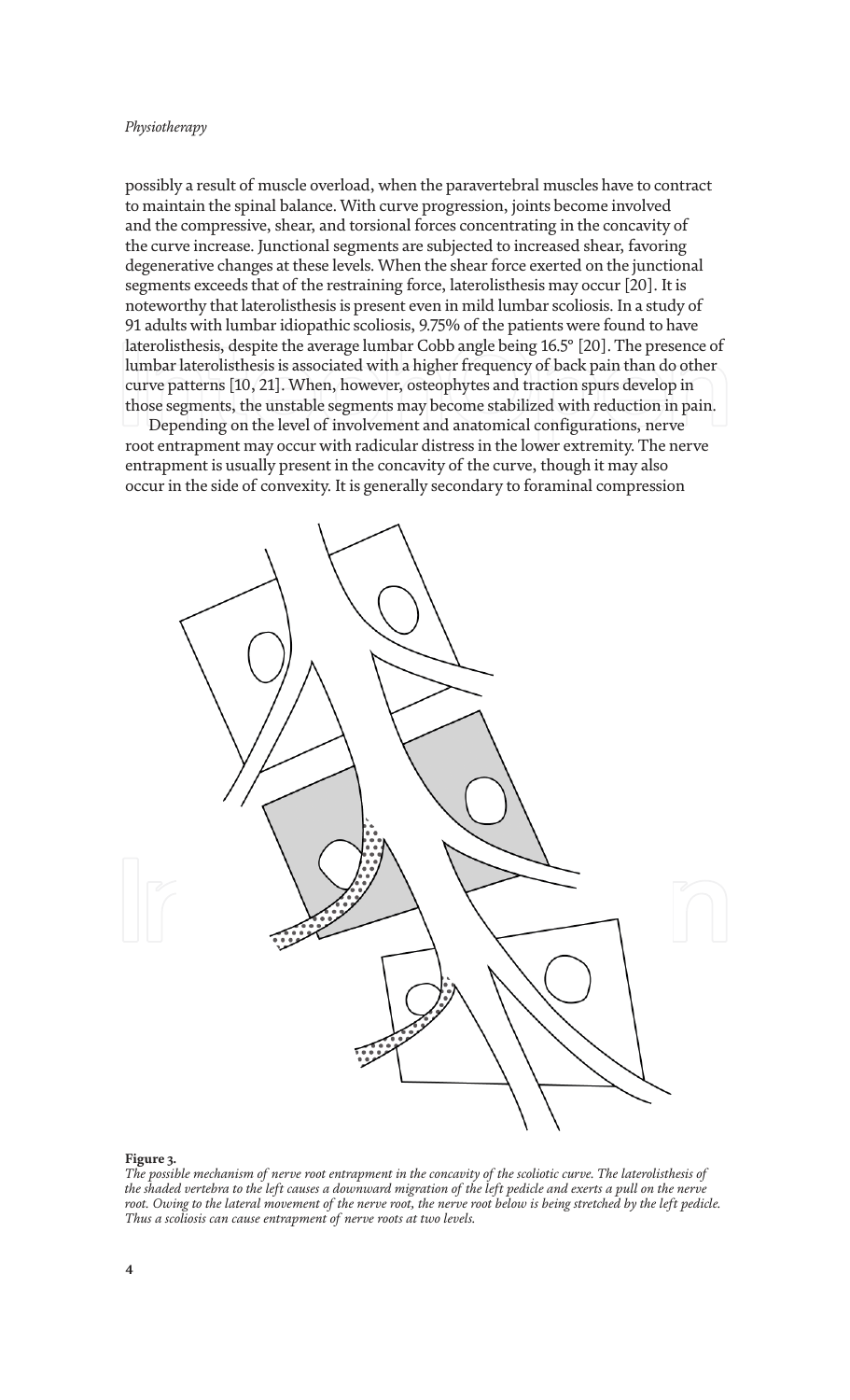and pedicular kinking. With laterolisthesis, the pedicle migrates toward the side of concavity. The higher nerve root is thus stretched by the migrating pedicle (**Figure 3**); the lower nerve root similarly is stretched over the pedicle as it shifts laterally with the vertebral body above [22].

### **3. Clinical features**

Many studies have shown that both ADIS and DLS may present with low back pain and radiculopathy. Yet, their characteristics differ [23]. ADIS patients usually have mechanical low back pain at an earlier age, at or around the age of 30. The pain is mechanical and seldom involves the leg [23].

In contrast, DLS patients have different pain patterns (**Table 1**). They are usually in the 50–60 years of age [24]. Those under 50 years of age with lumbar scoliosis are rarely subjected to significant pain and disability. Onset of the low back pain may be sudden but is usually progressive. Most commonly, the patient complains of low back pain at the end of a strenuous day or after some unusual activities. Rest reduces the pain. Pain is usually present at the apex of the curve, the lumbosacral junction, and the concavity of the scoliotic spine [25–27]. Very rarely is the pain brought about by impingement of the lower ribs upon the iliac crest [25].

|                                   | Degenerative lumbar scoliosis<br>(DLS) | Adult idiopathic scoliosis<br>(ADIS) |
|-----------------------------------|----------------------------------------|--------------------------------------|
| Age range at presentation (years) | $55 - 57$                              | $25 - 56$                            |
| Male/female incidence             | 41:59                                  | 4:96                                 |
| Symptoms                          | <b>Stenotic</b>                        | Mechanical                           |

**Table 1.**

*The main difference in clinical presentation in patients with DLS and ADIS [24].*

With progression of the condition, the patient may complain of radiating pain deep into the buttock and distally down the lower extremity, involving more than one dermatome with poorly defined boundaries [24]. Definite root entrapment is uncommon, and the incidence reported is 2.2% [26]. The severity of the complaint was found to be statistically significantly correlated with age. The older the patient, the more severe are the symptoms. A study of subjects over 50 years of age with DLS showed that 45 out of 200 patients (22.5%) had severe pain and neurological deficits [13].

### **3.1 Relationship between lumbar curve and low back pain**

The relationship between the degree of lumbar curve and low back pain, however, has been controversial. Some authors [26, 27] reported that the greater the degree of scoliosis, the more is the pain. This is especially so for a curve that exceeds 45° [26]. In an analysis of pain pattern, Jackson and Simmons [27] found that the severity of low back pain varies with the level of scoliosis, the type of curve, and the degree of the curve. Lumbosacral, lumbar, and thoracolumbar curves were found to be more painful than thoracic curves. Comparing all curves, compensatory half curves are less painful, with one exception, viz., the left compensatory lumbosacral half curve. In the presence of a major and a compensatory curve, the pain usually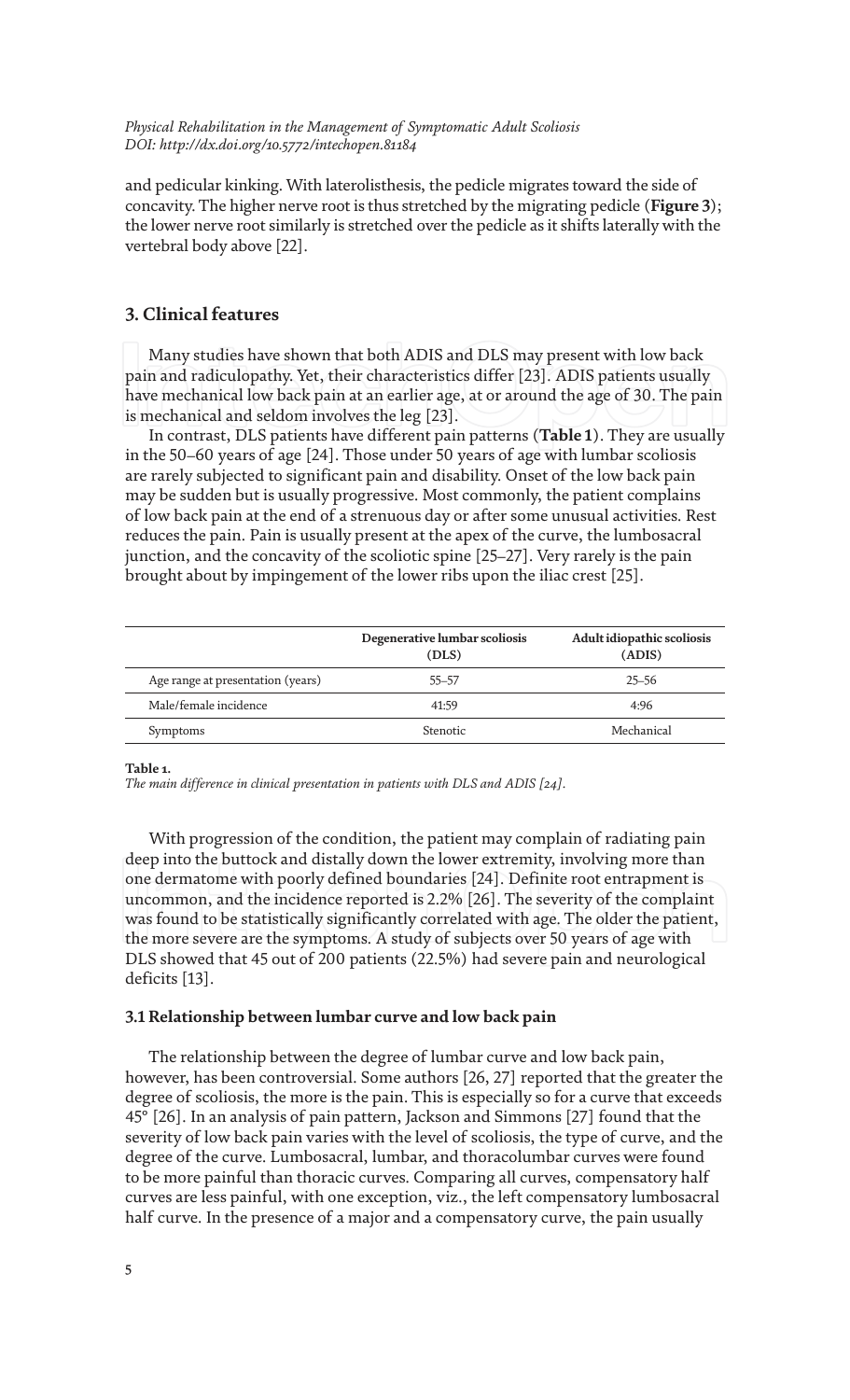#### *Physiotherapy*

localizes in the lower junctional segments and in the compensatory curve below the major deformity. In the presence of double major curves, however, the pain primarily affects the junctional areas below and between the major curves, with the lower one being more symptomatic [27].

Recent studies have shown that a coronal imbalance of more than 4–5 cm is associated with deterioration of pain and function scores in unoperated patients [28, 29]. Trunk shift is a predictor of surgery for patients with thoracolumbar and lumbar curvatures [29].

Yet, other authors did not concur with this view [9, 30]. They found no correlation between the degree of scoliosis and back symptoms. Lafage et al. reported no correlation between clinical outcomes and coronal global balance [30]; the magnitude of the coronal deformity did not impact pain and disability [30].

Recently, it has been shown that sagittal spinal balance is more important than coronal curves in relation to clinical outcomes [31–35]. The severity of the symptoms in adult scoliosis patients is linearly related to the magnitude of the sagittal spinal imbalance [36]. A spinal vertical axis (SVA) in excess of 70 mm is associated with an increase in clinical symptoms [30, 36].

### **4. Physical signs and physical examination**

The patient usually walks with a typical antalgic list, with forward flexion of the spine and flexion of both knees. This is more evident as weakness with ambulation increases. Also, the patient is noted to sit obliquely, maintaining weight on one buttock and twisting away from the panful side [24]. Loss of height can occur. It was reported that a loss of height from 4 to 24 cm in 1–22 years may occur [37].

Examination in standing position permits assessment of the deformities as well as the sagittal and coronal imbalance. Adult scoliosis patients are often seen with trunk shift in the coronal plane together with positive sagittal imbalance. Reduction in lumbar lordosis is generally evident as the pelvis is retroverted to compensate for the positive sagittal malalignment. In severe deformity when the pelvic retroversion is insufficient to compensate for the sagittal imbalance, hip and knee flexion may be required to restore the sagittal balance. In the long term, contractures of hip flexors may result, when they can be assessed by Thomas leg raise test [38].

Inspection from the back may reveal the lumbar scoliosis. Generally, the pelvis shifts contralateral to the side of lumbar convexity. In the presence of left lumbar curvature, the pelvis shifts to the right and superiorly. The right pelvis is higher than the left. Conversely a right lumbar curvature is associated with shifting of the pelvis to the left [39]. This was confirmed by a study, which showed that 79% of patients with a single lumbar curve had the apex of the scoliosis opposite the side of high iliac crest [40]. The apparent leg length discrepancy that this created was reported in 87% of patients with degenerative lumbar scoliosis [40].

Assessment of the deformity may also be made in the sitting position to eliminate the confounding apparent leg length discrepancy or hip flexor contracture [38].

To determine the coronal balance, the distance from the gluteal cleft to a plumb line dropped from C7 is measured. When the head and trunk are not centered over the gluteal cleft and the measurement (coronal balance) is in excess of 4 cm, the scoliosis may be poorly compensated and more likely to progress [28].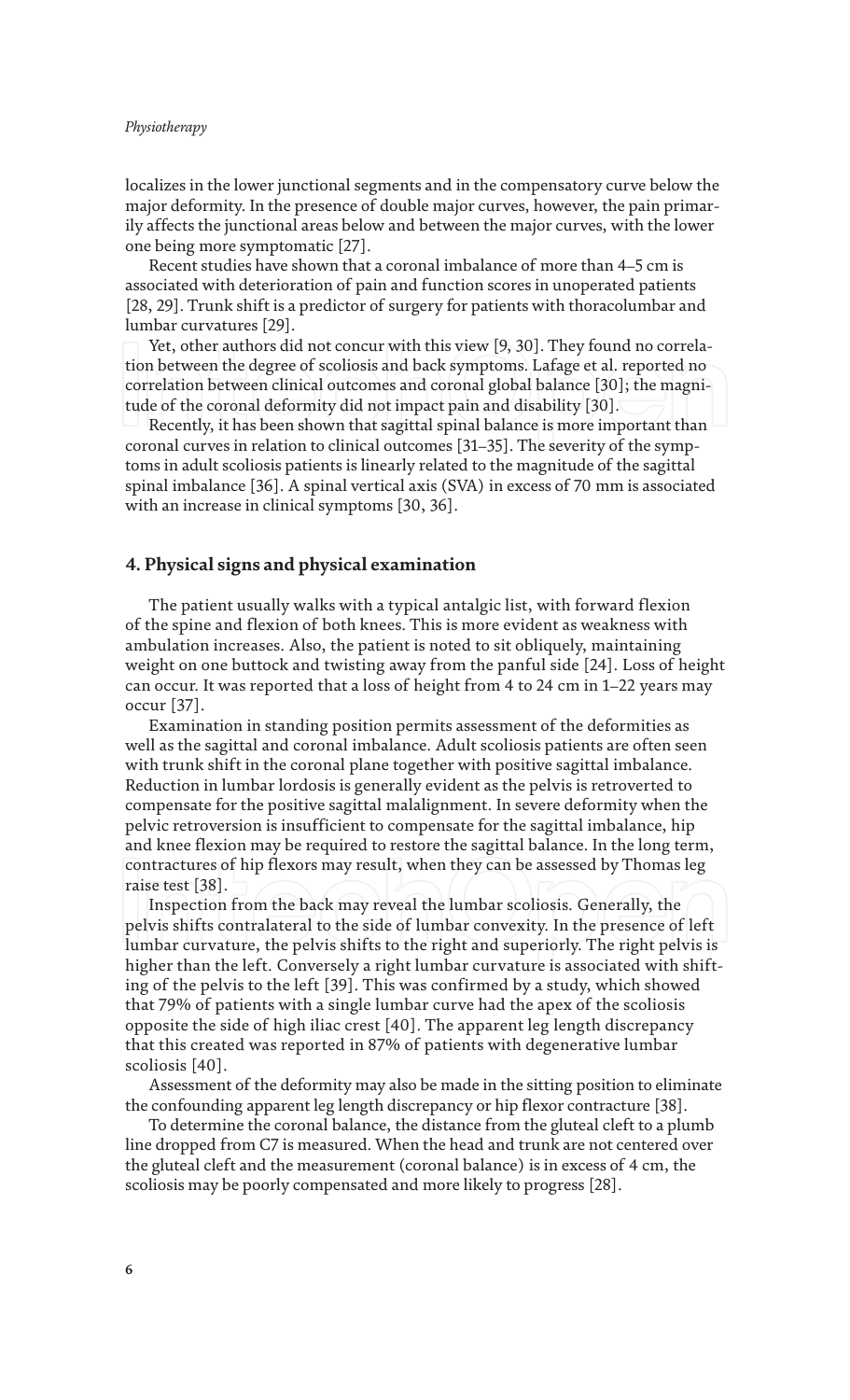Palpation may or may not elicit tenderness in the low back [9]. When tenderness is present, it is generally found in the concavity of the curve and at the junction between the two curves [27].

Neurological examination generally shows that there is reduced sensation in poorly defined areas. The reflexes of the lower extremities, however, are generally within normal limits. With increase in pain and disability, however, paresthesia over the posterolateral thigh and leg in areas of L5 and S1 dermatomal distribution becomes more evident, and reflexes in the lower extremities may reduce and become absent [41]. Straight leg raising is rarely restricted.

## **5. Clinical imaging**

### **5.1 Radiography**

Posteroanterior (PA) and lateral full spine radiographs are generally required. These enable assessment of global and regional spinopelvic alignment and assessment of the severity of the condition and the risk of curve progression.

To determine the coronal balance, a central sacral line (CSL) is drawn vertically from the center of the sacrum. The distance from C7 to the CSL is a measure of the coronal balance. From the PA film, the Cobb angle and the pelvic obliquity can also be determined. To measure the coronal Cobb angle, the upper and lower most tilted vertebrae (end vertebrae) are determined. Tangent lines are then drawn on the superior end plate of the upper end vertebra and the inferior end plate of the lower end vertebra, respectively. Perpendicular lines are then drawn to these two lines. The angle of intersection is the Cobb angle. The location of the curve is determined by the level of the apex, which is defined as the disc or vertebra maximally displaced from the midline and is minimally angulated. When the apex is located at T12 or L1, the curve is termed thoracolumbar curve; when the apex is inferior to L1, the curve is known as lumbar curve.

In DLS, the apex is generally located at the level of L2 and L3, with an associated distal fractional curve between L4 and S1. Compensatory curve when present is generally not structural and involves the thoracic and thoracolumbar areas [6]. Traction spurs and osteophytes are usually evident and are relatively large, situated on the concavity of the curve. Not uncommonly, laterolisthesis is present. In a long-term follow-up study, Weinstein and Ponseti [9] found that with time, marked translatory shift occurs between two vertebral segments in some lumbar and thoracolumbar curves. More severe structural deformities are characterized by laterolisthesis and rotatory subluxation, often at L3–L4 [20]. The shift took place at the lower end of the curve or at the transitional vertebra and is usually responsible for curve progression, which averages 3.3° in 10 years for both the thoracolumbar and lumbar curves [9, 20]. In mild curves with pelvic obliquity and more than 9 mm difference in hip levels, Giles and Taylor found an increased prevalence of L5 wedging in anteroposterior view, when compared with controls [42].

Vertebral rotation can be determined clinically using the Nash-Moe method or more accurately using the Raimondi or Perdriolle methods (**Figure 4**), both of which have low intra- and inter-observer errors [43–45]. The measurement is important as studies have shown that vertebral rotation >33% is associated with an increased incidence of back pain [9].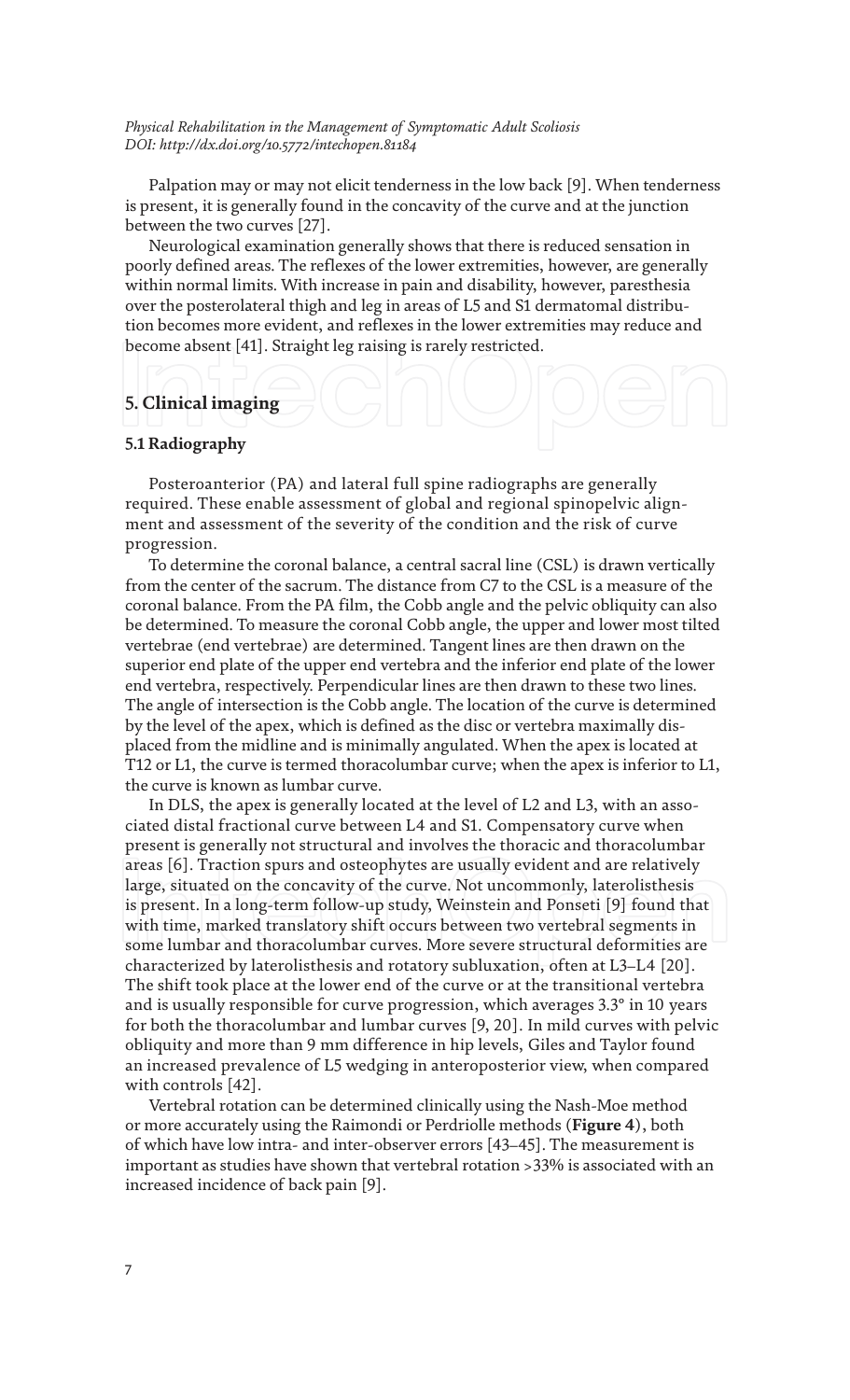

#### **Figure 4.**

*Measurement of the apical vertebral rotation using the Raimondi method. The distance from the edge of the convex side of the apical vertebra to the center of the convex pedicle (x) is determined. The width of the vertebra (x + y) is then measured. From these two readings, the vertebral rotation can be determined using a Raimondi torsiometer.*

Many recent studies have shown the importance of sagittal profile in relation to clinical outcome [30, 36, 46]. Many spinopelvic measurements have been found to correlate with the pain and disability. Schwab et al. showed that sagittal vertical axis (SVA), pelvic incidence minus lumbar lordosis, and pelvic tilt are related to disability and pain scores [46].

SVA is a measure of the sagittal imbalance. It is the horizontal distance between a vertical plumb line from the body of C7 to the posterosuperior corner of S1. The mean SVA of asymptomatic subjects was reported to be  $0.5 \pm 2.5$  cm, whereas an ideal SVA was defined to be ±5 cm [47]. A SVA in excess of 7 cm was shown to be associated with an increase in clinical symptoms [36]. The findings were confirmed by other independent studies [30, 46]. Lafage et al. reported a correlation between the SVA and Scoliosis Research Society (SRS) total scores and Oswestry Disability Index (ODI) scores [30].

The SVA requires calibration of radiographs for measurement. To avoid the inherent error in measuring the offsets in non-calibrated radiographs, the T1 spinopelvic inclination (T1-SPI) angle may be used instead of SVA [30]. It is the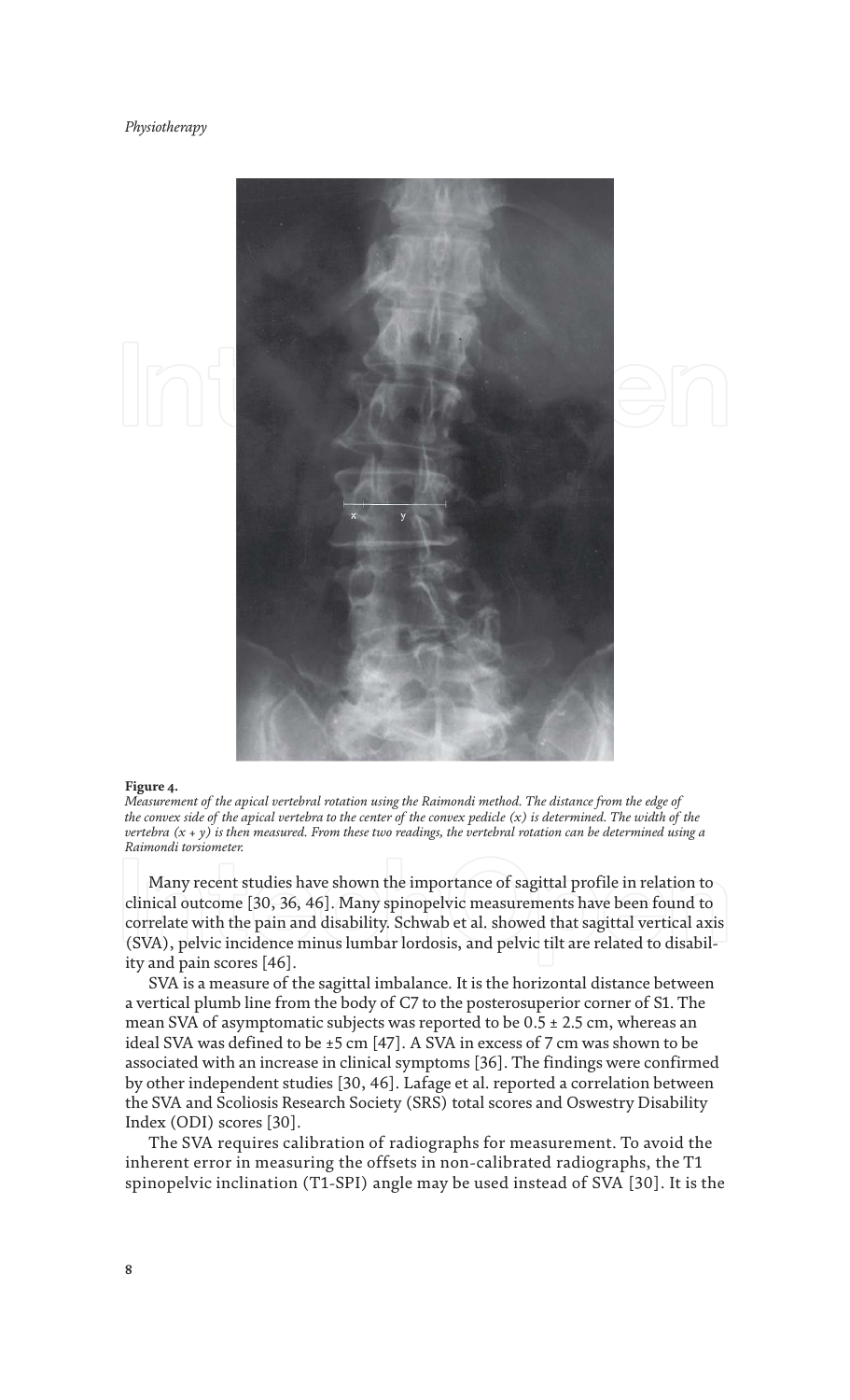angle subtended by a vertical plumb line from the center of T1 and a line drawn to bicoxofemoral axes (**Figure 5**). The angle has been shown to correlate with the health-related quality of life (HRQOL) scores [30]. Recently, Propopsalitis et al. (2014) proposed a novel radiographic measure of global spinal alignment, the T1 pelvic angle (TPA) [48]. It is the angle subtended by the lines connecting the bicoxofemoral axis to the center of T1 and the midpoint of the sacral end plate. Studies have shown that the measurement does not vary with pelvic retroversion or other postural compensatory mechanisms [48]. TPA was found to correlate with HRQOL scores. Treatment should attempt to reduce the TPA to <14°. Angle in excess of 20° corresponded to severe disability [48].

The pelvic incidence (PI) is also another important pelvic parameter that needs to be measured. It is a constant morphological parameter which has been shown to influence lumbar alignment. It is the angle subtended by the line connecting the midpoint of the bicoxofemoral axes and that of the sacral end plate and the perpendicular line to the latter. It should approximately match the lumbar lordosis (LL) (PI-LL =  $\pm$ 9°). A pelvic incidence-lumbar lordosis mismatch (PI-LL) in excess of 10° was reported to correlate with disability [46].

The PI is the sum of the pelvic tilt (PT) and sacral slope (SS) which are dynamic pelvic parameters that measure pelvic version, a compensatory mechanism to help maintain an upright posture in the setting of sagittal malalignment. The pelvic tilt is the angle subtended by the line connecting the midpoint of the bicoxofemoral



#### **Figure 5.**

*The different methods of measuring global spinopelvic alignment. The sagittal vertical axis (a), the T1 spinopelvic inclination (T1-SPI) (b), and the T1 pelvic angle (TPA) (c).*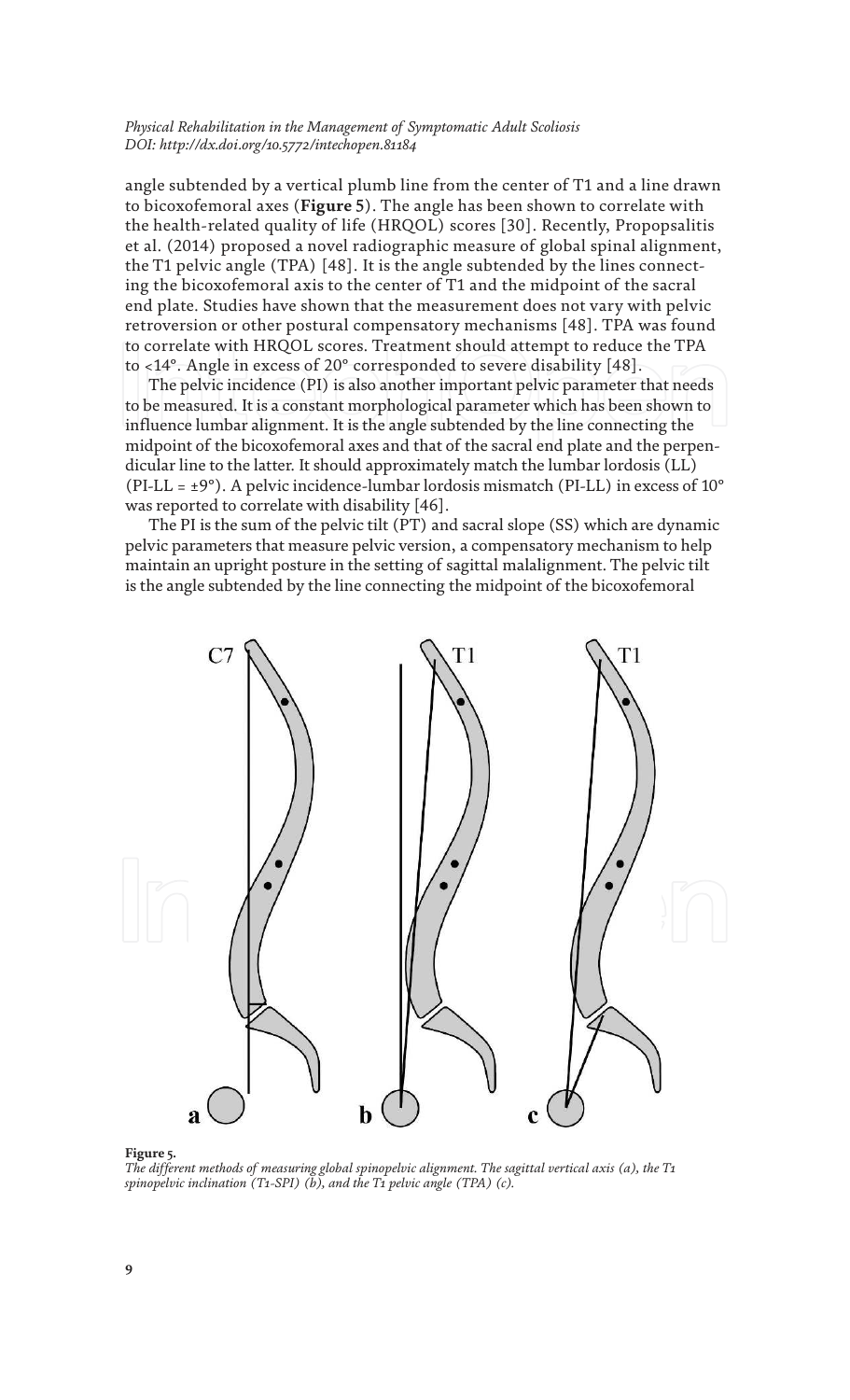axes and that of the sacral end plate and the vertical reference line extending upward from the femoral head axis. A positive sagittal imbalance as signified by an increased SVA is generally compensated by an increase in the pelvic tilt. A pelvic tilt of >22° is associated with disability [46].

### **5.2 Advanced imaging**

In the presence of signs and findings of nerve root entrapment and intermittent claudication, referral for magnetic resonance imaging may be necessary to rule out the possibility of spinal cord impingement, spinal canal stenosis, lateral recess stenosis, or intraspinal lesions.

When osteoporosis is suspected, the patient should be referred for bone density assessment by dual-energy X-ray absorptiometry (DEXA) or the radiationfree echographic ultrasound [49], as reduction in bone density has been found to be lower in DLS patients when compared with normal controls with no scoliosis [5]. Also, bone mineral density (BMD) was found to correlate negatively with the scoliosis angle [50]. Furthermore, DLS patients with a lumbar curve in excess of 20° were found to have lower BMD than those with lumbar curves less than 20° [5].

### **6. Treatment**

Treatment is generally conservative, particularly for patients who do not have rapidly progressive curves or significant neurological symptoms [6, 23, 51, 52]. Nonsteroidal anti-inflammatory drugs (NSAIDs), analgesics, manipulation, acupuncture, physiotherapy, and steroid injection were generally used to treat the low back pain and the accompanied radiculopathy [52, 53]. Outcome, however, was not satisfactory [52, 53]. A systematic review in 2007 showed that there was little evidence in support of these treatments in the management of adult scoliosis [52]. The studies identified level IV evidence for physical therapy, chiropractic care, and bracing and level III evidence for steroid injections [52]. Studies showed that the long-term successful rate of conservative treatment of symptomatic scoliosis was only 27% [33, 54].

The above treatments aim at pain reduction and stabilization of the curve, but not at the sagittal imbalance which is so often seen in patients with DLS. Recent studies have shown that physiotherapeutic scoliosis-specific exercises (PSSE), mirror image exercises, and chiropractic manipulation together with multimodal rehabilitation reduced pain and disability ratings in ADIS patients with thoracolumbar and lumbar curves [55–67]. Also, bracing is able to stabilize progressive curves in 80% of the adults with scoliosis [68].

#### **6.1 Scoliosis-specific exercises and adult scoliosis**

In the past 15 years, many different exercises and rehabilitation approaches to ADIS have been investigated. These include exercise, manipulation, and multimodal rehabilitation approaches [55–67, 69]. Exercises studied include yoga (side plank), Pilates, the side-shift and hitch exercise, the active self-correction, the Chiropractic BioPhysics® (CBP) mirror image, the FED, the Scientific Exercises Approach to Scoliosis (SEAS), and the Schroth Best Practice® (SBP®) program (**Table 2**). Other rehabilitation techniques investigated include the gravity traction, the weighting system, and manipulation [58, 62, 69]. These interventions have all been reported to reduce pain, disability, and the curves in ADIS.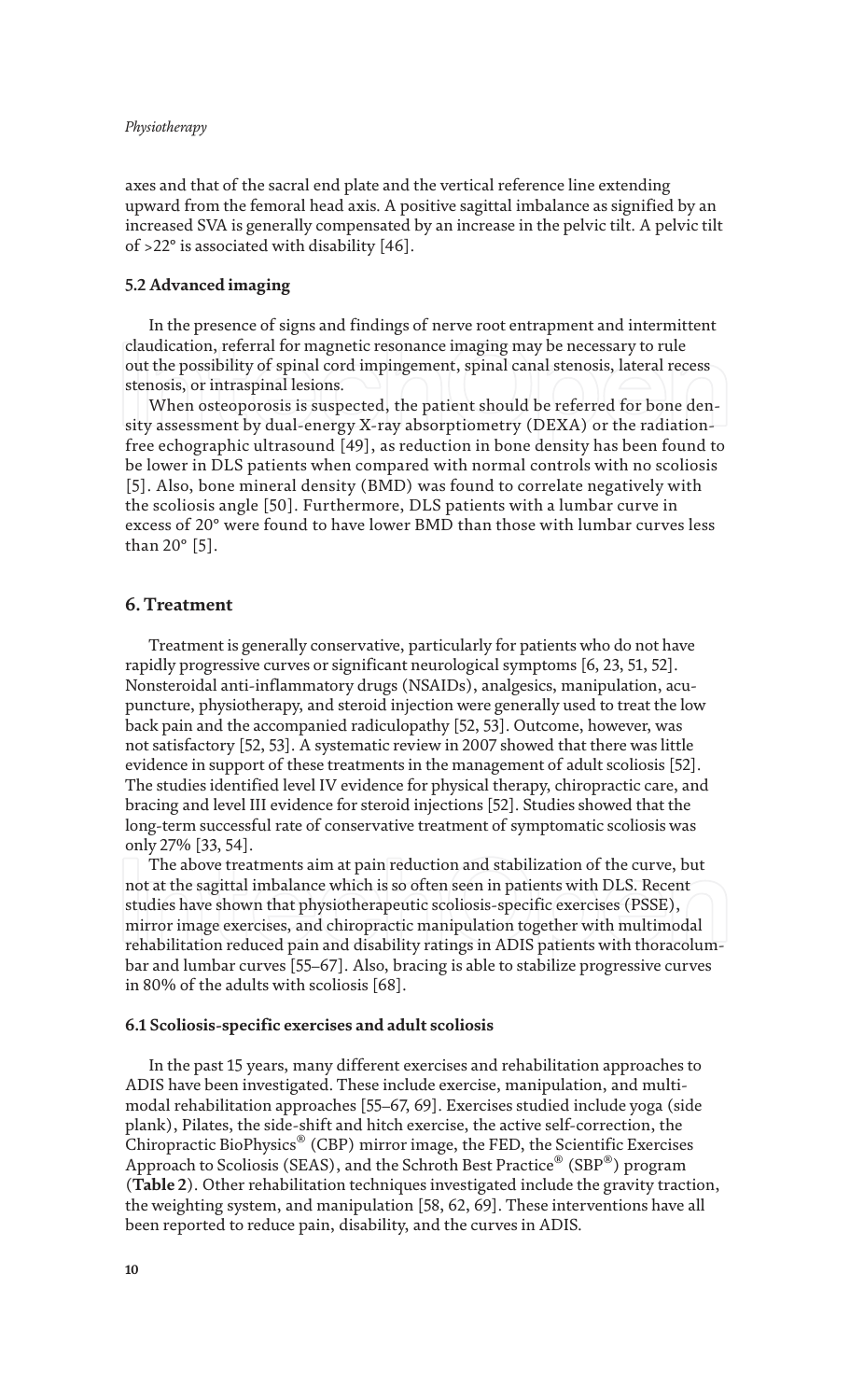| <b>Studies</b>         | <b>Authors</b>             | No           | Age         | Types of<br>scoliosis | Intervention                              | PI                    | Outcome                                                                                           |
|------------------------|----------------------------|--------------|-------------|-----------------------|-------------------------------------------|-----------------------|---------------------------------------------------------------------------------------------------|
| Case report/<br>series | Morningstar 2006<br>$[26]$ | 3            | $23 - 37$   | ADIS (TH)             | Chiropractic and rehab                    | <12 weeks             | Reduced curves $(35 \rightarrow 22^{\circ}; 22 \rightarrow 8^{\circ}; 37 \rightarrow 21^{\circ})$ |
|                        | Negrini 2008 [21]          | $\mathbf{1}$ | 25          | ADIS (DM)             | <b>SEAS</b>                               | 1 year                | Reduced curve (47 $\rightarrow$ 28.5°)                                                            |
|                        | Yang 2015 [22]             | $\mathbf{1}$ | 26          | ADIS (TH)             | Schroth + physio                          | 8 weeks               | Reduced curve $(20.5 \rightarrow 16.4^{\circ})$                                                   |
|                        | Lebel 2016 [24]            | $\mathbf{1}$ | 23          | ADIS (TH)             | Schroth                                   | More than<br>1 year   | Reduced LBP and curve (70 $\rightarrow$ 58°; 48 $\rightarrow$ 43°)                                |
|                        | Harrison 2017 [18]         | 5            | $17 - 45$   | ADIS (TL or L)        | $CBP^{\circledR}$ + manipulation          | 18-84 visits          | Reduced curves in 60%                                                                             |
|                        | Haggard 2017 [25]          | $\mathbf{1}$ | 15          | AIS (TL)              | $CBP^{\circledR}$ + manipulation          | 24 visits             | Reduced LBP and curve after failure of<br>chiropractic tx (27 $\rightarrow$ 8°)                   |
| Cohort                 | Barrios 2002 [15]          | 30           | $25 - 55$   | ADIS (MX)             | FED device                                | $20 = 60$<br>sessions | Reduced back pain and curve ( $35 \rightarrow 33^{\circ}$ )                                       |
|                        | Maruyama 2002<br>$[17]$    | 69           | $11 - 27$   | AIS and ADIS          | Side shift and hitch                      | Mean<br>4.2 years     | TL: $(24.5 \rightarrow 22.9^{\circ})$                                                             |
|                        | Morningstar 2004<br>$[20]$ | 19           | $15 - 65$   | ADIS (MX)             | Chiropractic and rehab                    | 4–6 weeks             | Reduced curve mean reduction 17°                                                                  |
|                        | Morningstar 2011<br>$[16]$ | 28           | $18 - 54$   | ADIS (MX)             | Chiropractic and rehab                    | 6 months              | Reduced curves and disability rating; TL<br>$(39.2 \rightarrow 22^{\circ})$                       |
|                        | Fishman 2014 [23]          | 25           | $14 - 85$   | ADIS; DLS<br>(MX)     | Side plank                                | 3-22 months           | Reduced 32% of the curve $(37.2 \rightarrow 25.3^{\circ})$                                        |
|                        | Negrini 2015 [13]          | 34           | $38 \pm 11$ | ADIS (MX)             | <b>SEAS</b>                               | 2 years               | Reduced curves in 69% TL (49 $\rightarrow$ 46°)                                                   |
|                        | Ng 2018 [19]               | 12           | $59 \pm 15$ | ADIS and DLS          | Schroth Best Practice                     | 9 months              | Reduced curves in 33%                                                                             |
| <b>RCT</b>             | Monticone 2016<br>$[14]$   | 130          | 51.6        | ADIS (MX)             | Self-correction and cognitive<br>training | 20 weeks              | Reduced disability and curves                                                                     |

*No, number of patients; PI, period of intervention; ADIS, adult patients with idiopathic scoliosis; DLS, degenerative lumbar scoliosis; MX, mixed curve types; TH, thoracic scoliosis; DM, double major curves; TL, thoracolumbar curve; L, lumbar curve; CBP®, chiropractic biophysics; SEAS, Scientific Exercises Approach to Scoliosis.*

#### **Table 2.**

*Studies on exercises and rehabilitation on the curves and pain in adult scoliosis patients.*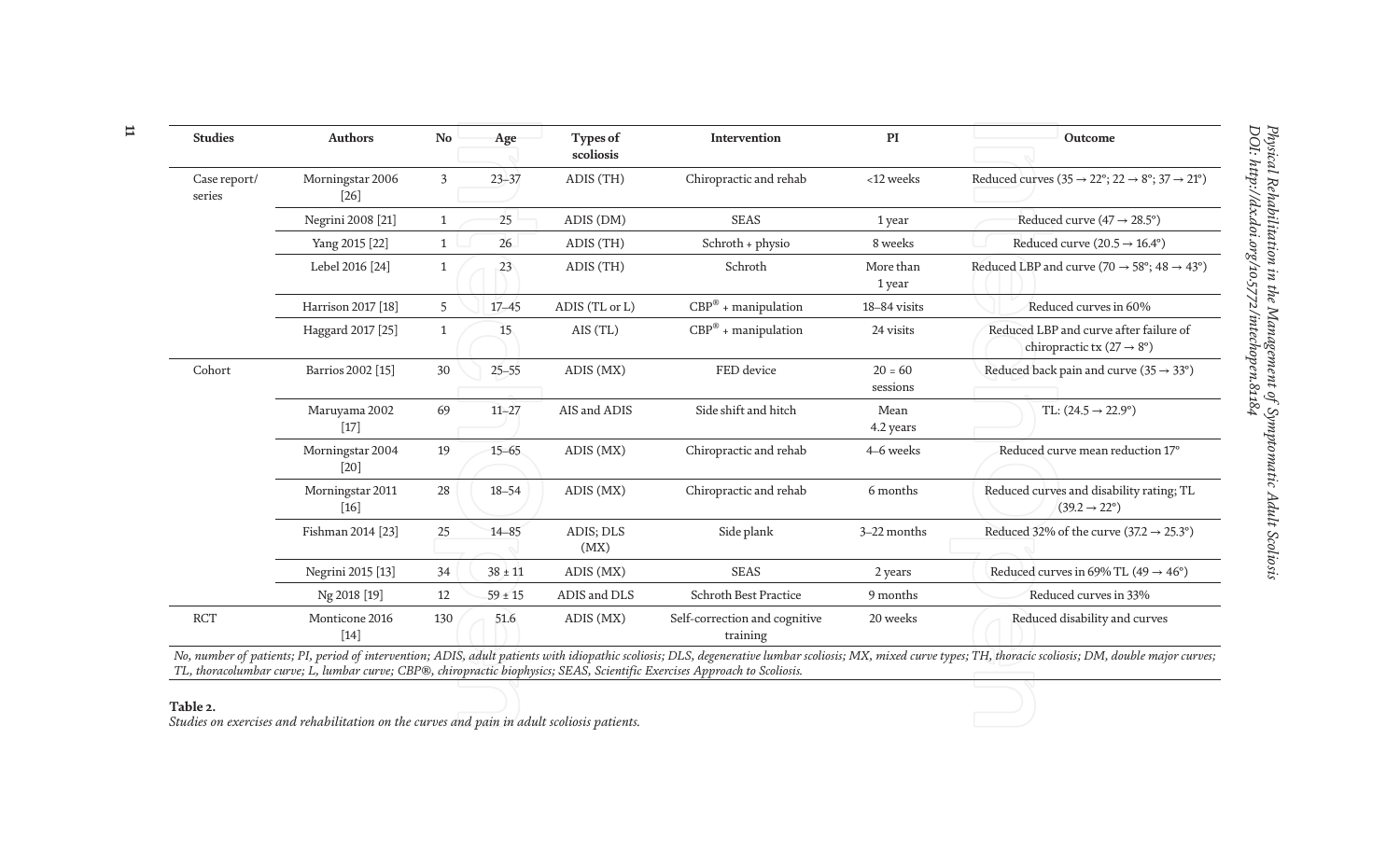### *6.1.1 Pain reduction*

A number of studies have reported a reduction of pain after scoliosis-specific exercises intervention [60, 64]. Yang reported a reduction in pain in a young female with ADIS with a thoracic curvature using the SBP $^\circledast$ , together with the standard physiotherapy care [64]; the pain scale (visual analogue scale, VAS) of the patient reduced from 5 to 1. Lebel and Lebel reported a severe case of thoracic scoliosis treated by Schroth exercises [66]. After 9 months of exercises, the thoracic curve of the 23-year-old female patient with adolescent idiopathic scoliosis reduced from 70 to 58° and the lumbar curve from 48 to 43° [66]. There was a significant reduction in low back pain after 1 month of exercise [66]. Harrison and Oakley reported similar findings in five ADIS with thoracolumbar or lumbar curves, using the  ${{\rm CBP}^{\circledast}}$  mirror image method [60]. All the five cases reported a reduction of VAS, with the most significant one dropping from 6 to 0 [60]. The findings agreed with the results of a randomized controlled trial which showed that stabilization exercises which included active self-correction, task-oriented activities, and cognitive behavior therapy improved the Oswestry Disability Index (ODI) of ADIS when compared to standard physiotherapy treatment [56].

#### *6.1.2 Cobb angle reduction*

Many studies similarly showed that rehabilitation and specific exercises improve curves in ADIS and patients with DLS [58, 60, 61]. Some studies have shown that manipulation together with multimodal rehabilitation reduced scoliosis curves. In a retrospective review, Morningstar et al. showed that chiropractic treatment together with multimodal rehabilitation for 4–6 weeks reduced the curves in all of the 19 adult patients with idiopathic scoliosis [62]. This was confirmed by a subsequent study, which reported that 6 months of multimodal treatment together with manipulation reduced scoliosis curves and disability ratings in 28 ADIS aged 18–54 [58]. Non-specific exercises and physiotherapeutic scoliosis-specific exercises (PSSE) have also been found to improve curvatures in ADIS [55, 65, 66]. Fishman et al. reported that performance of side plank exercises daily for as long as tolerable (around 2 minutes) on the side of scoliosis convexity reduced the curves in ADIS and DLS patients [65]. Daily side plank exercises for 3–22 months reduced curves significantly in 30% of the adult scoliosis patients [65]. Yet, the study included adolescents aged 14 as well as patients with a Cobb angle less than 10°, which is strictly speaking not scoliosis [65]. Negrini et al. reported the outcome of SEAS intervention in a 25-year-old female adult with progressive double major curve, which progressed by 10° in 6 years [63]. In the follow-up 1 year later, the curvatures were found to reduce significantly from 47 to 28.5°. The authors attributed the positive change to an improvement in postural collapse [63]. The results were supported by a retrospective cohort study conducted by the same group [55]. SEAS intervention for 2 years resulted in an improvement of the Cobb angle in 68% of the 34 ADIS aged 38  $\pm$  11 [55]. The mean reduction in the Cobb angle was 4.6  $\pm$  5.0°, with no differences based on the location of the curve, gender, and length of treatment [55]. Monticone et al. compared the outcome of stabilization exercises using selfcorrection, task-oriented activities, and cognitive behavior therapy with standard physiotherapy care, which consisted of active and passive mobilizations, stretching, and strengthening exercises of the spinal muscles in the treatment of ADIS [56]. In the randomized controlled trial which involved 130 patients with a mean age of 51.6, they found that the experimental group had a reduced Cobb angle after 20 weeks of intervention as compared to the control group. Schroth exercises have also been found to reduce curves in adult scoliosis patients [64, 66]. Ng et al., in a prospective study, showed that home-based SBP $^\circledast$  program for 9 months reduced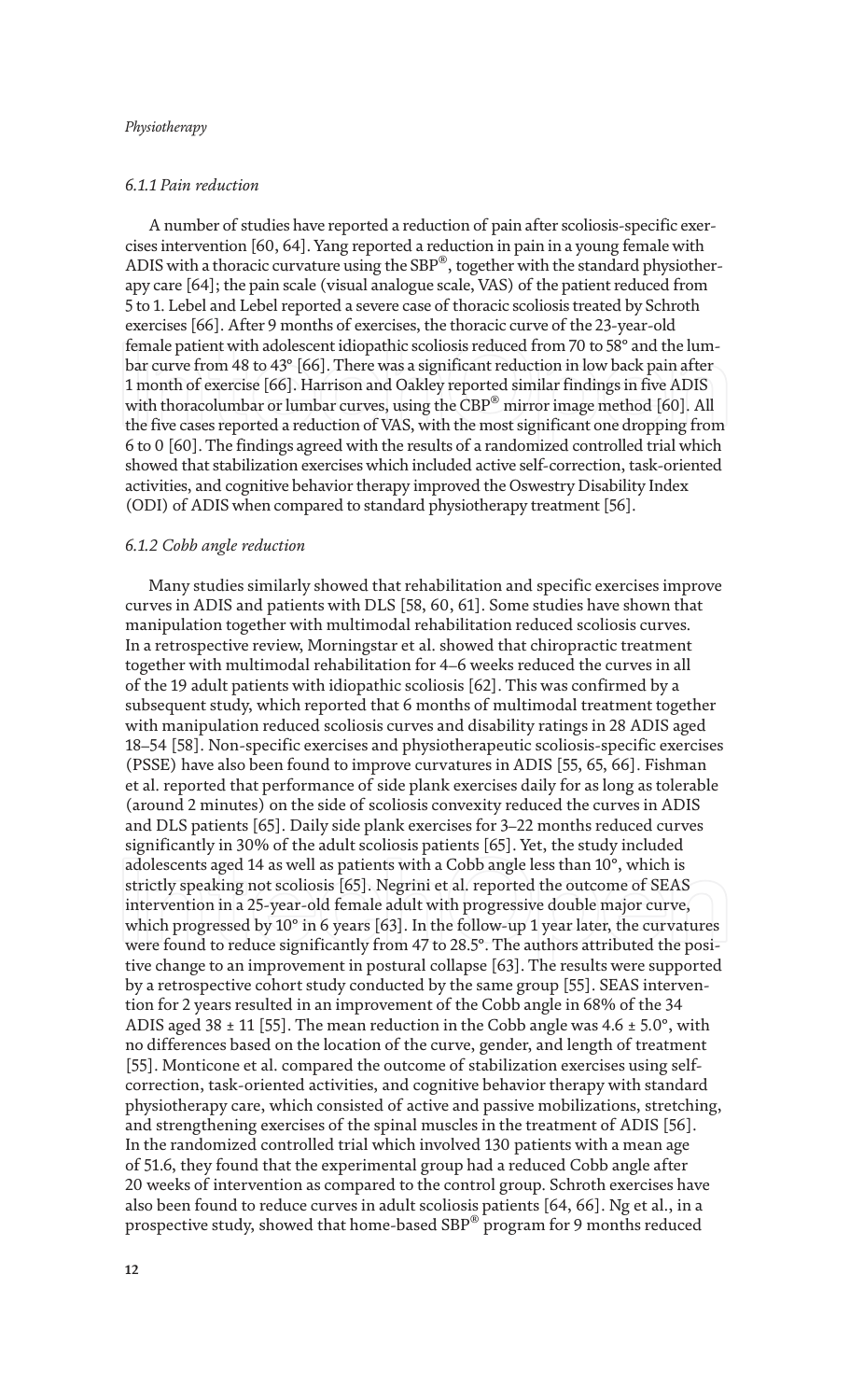the thoracolumbar or lumbar curvature in over 30% of the ADIS and DLS patients [61]. Harrison and Oakley reported the outcome of CBP® mirror image method in the treatment of thoracolumbar and lumbar curves in five patients with ADIS. In 18–84 visits, the treatment improved the curvatures in 60% of the patients, when a reduction of  $\geq$ 6° is regarded as an improvement [60]. The CBP $^\circledast$  mirror image method was regarded as similar to Schroth exercises [60].

#### *6.1.3 Sagittal profile*

While there were many studies addressing the coronal curves in ADIS and DLS patients, there were very few studies addressing the impact of PSSE on the sagittal profile of the patients [61]. The effects of PSSE on the sagittal profile of this group of patients are thus uncertain.

### **6.2 Other physical interventions**

Hanging exercises should not be included as they have not been found useful [70]. Periodic axial spinal unloading using the LTX3000 lumbar rehabilitation system did not permanently affect the scoliosis; unloading of the spine temporarily reduced the scoliosis angle in adult scoliosis subjects, but with cessation of the intervention, the curves reverted back to the baseline level [70].

As thoracolumbar and lumbar curves are frequently associated with pelvic shift and obliquity, with secondary apparent leg length discrepancy, it is tempting to apply sole lift on the side of the low pelvis. Lehnert-Schroth advised against the use of sole lift. Addition of the sole lift on the side of the low pelvis would cause spinal imbalance, as evidenced by the tilted gluteal cleft [39]. Instead, patients should be advised to contract the hip abductor on the side of the higher pelvis to level the pelvis [39]. The patients can also flex the knee on the side of the high iliac crest [71] or raise the heel on the side of the low iliac crest when standing at ease [72]. This would reduce the lumbar curve and the associated stress on the facet joints and the adjoining soft tissue structures.

#### **6.3 Spinal bracing**

The effects of bracing in the treatment of adult scoliosis patients have been controversial [17, 68]. Some authors were of the opinion that brace does not halt curve progression and any pain relief provided is offset by associated deconditioning [7, 17]. Yet, recent studies have shown that spinal bracing stabilized the curves [68, 73, 74]. In a study which followed 158 adults with spinal deformities (ASD) treated by lordosing bivalve polyethylene overlapping brace for over 5 years showed that 24% of the curves reduced by more than 5°, 56% of the curves stabilized  $(\pm 5^{\circ})$ , and 20% worsened (>5°) [68]. Similarly, Palazzo et al. in a long-term follow-up study of 22 years showed that the progression of curves in ADIS and DLS patients reduced [74]. The yearly progression for curves in patients with DLS reduced from 1.47 to 0.24° per year and that for patients with ADIS from 0.7 to 0.24° per year [74]. de Mauroy suggested that the brace treatment is not only palliative; it treats lumbar instability by reducing the pressure in disc and stabilizing the lumbar area in lordosis [73].

### **7. Clinical management**

Adult patients with low back pain and thoracolumbar and lumbar curves which have a high risk of progression or which are accompanied by sagittal imbalance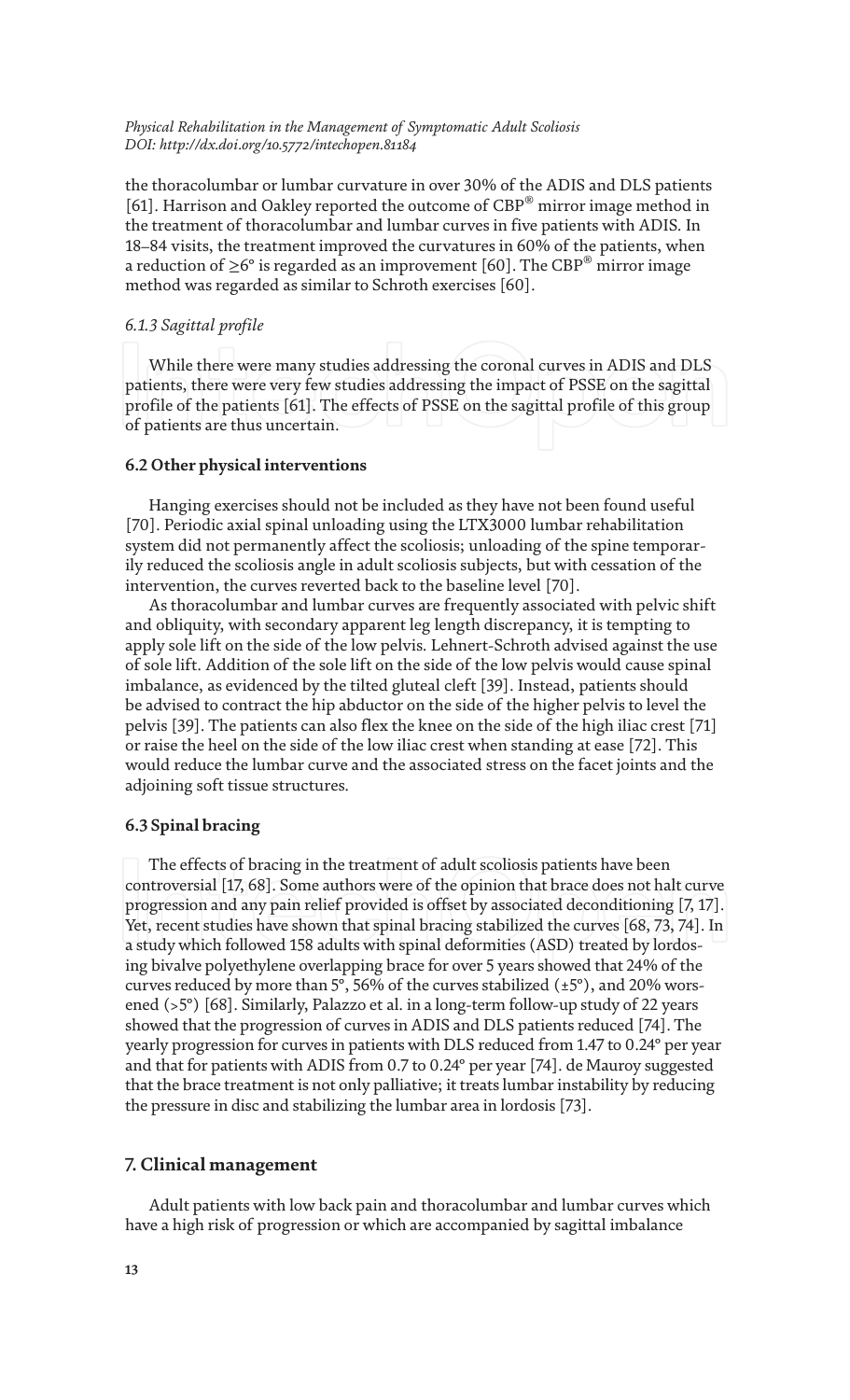are suggested to be treated by scoliosis-specific exercises, together with standard physiotherapy care. Exercises should target at improving the sagittal profile as well as the coronal curves. The exercises should preferably be supervised, as studies have shown that the physiotherapist-supervised Schroth Best Practice $^\circledast$  (SBP $^\circledast$ ) exercises were associated with better outcome than home-based SBP $^\circ$  exercises [75]. In case of curve progression or pain, the patient should be prescribed a spinal brace. He or she should wear it 6–8 hours a day or as needed and perform the corrective scoliosisspecific exercises 3–4 times weekly to avoid deconditioning of the truncal muscles.

Recent studies showed that 46.6% of patients with DLS had sarcopenia involving the appendix and the trunk [76]. The trunk skeletal muscle mass index (SMI) was found to be significantly negatively correlated with SVA, PT, lumbar scoliosis, and apical vertebral rotation, suggesting that the reduction in trunk musculature was related to the stooped posture, pelvic retroversion, and lumbar scoliosis [76]. In view of the propensity of the DLS to progress, PSSE may also be taught to DLS patients who are asymptomatic as preventive measures.

If all these interventions fail and the patient has signs and symptoms suggestive of clinically significant spinal stenosis, he or she should be referred for surgical management [77].

# **Author details**

Shu-Yan Ng<sup>1</sup>, Tsz-Ki Ho<sup>2</sup>\* and Yin-Ling Ng<sup>2</sup>

1 Wanchai Chiropractic Clinic, Wanchai, Hong Kong

2 Spine Technology Ltd, Wanchai, Hong Kong

\*Address all correspondence to: angelh@ezped.com

## IntechOpen

© 2018 The Author(s). Licensee IntechOpen. This chapter is distributed under the terms of the Creative Commons Attribution License (http://creativecommons.org/licenses/ by/3.0), which permits unrestricted use, distribution, and reproduction in any medium, provided the original work is properly cited. Cco BY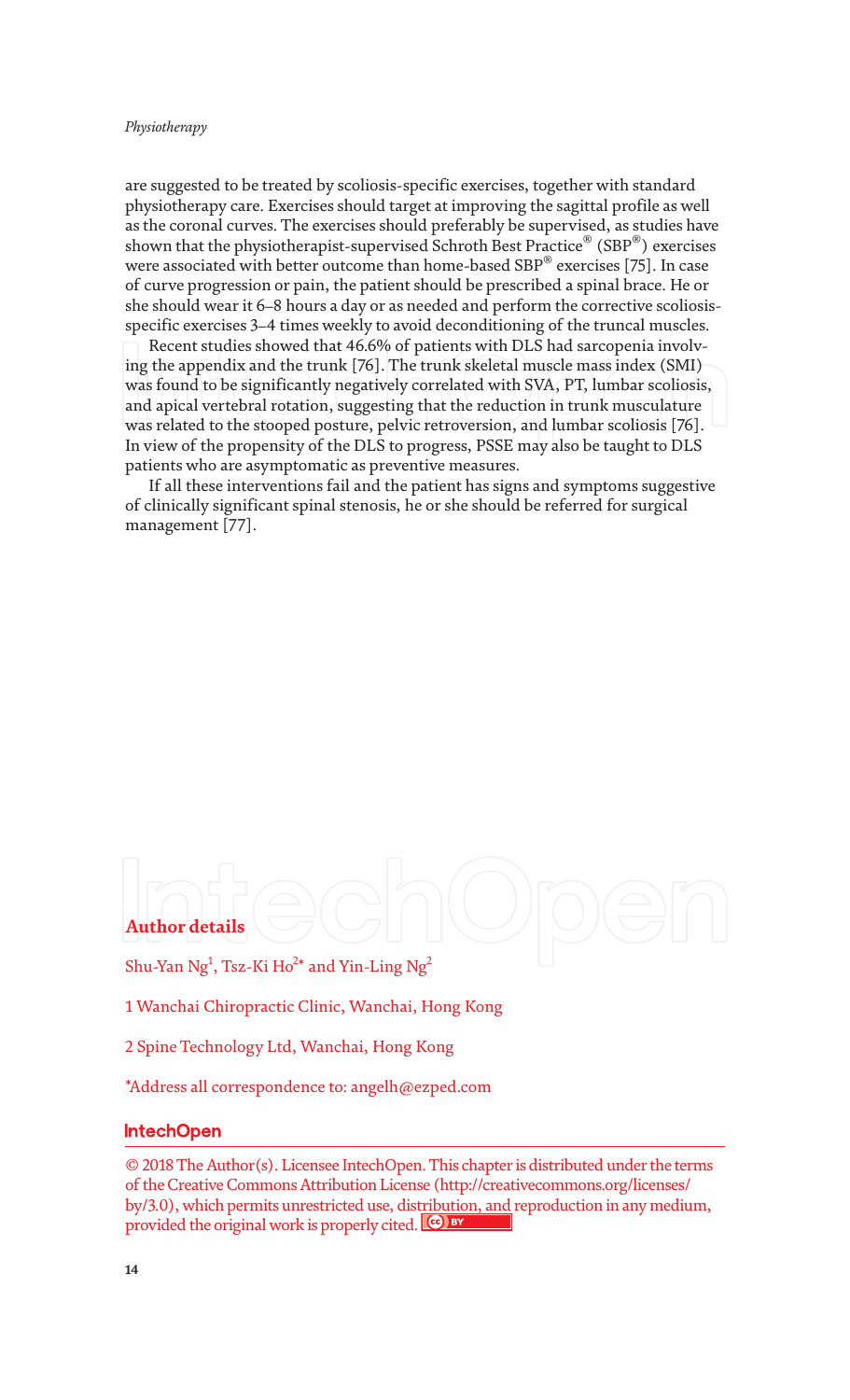## **References**

[1] Kobayashi T, Atsuta Y, Takemitsu M, Matsuno T, Takeda N. A prospective study of de novo scoliosis in a community based cohort. Spine (Phila Pa 1976). 2006;**31**:178-182

[2] Urrutia J, Diaz-Ledezma C, Espinosa J, Berven SH. Lumbar scoliosis in postmenopausal women: Prevalence and relationship with bone density, age, and body mass index. Spine (Phila Pa 1976). 2011;**36**(9):737-740

[3] Kebaish KM, Neubauer PR, Voros GD, Khoshnevisan MA, Skolasky RL. Scoliosis in adults aged 40 years and older: Prevalence and relationship to age, race, and gender. Spine (Phila Pa 1976). 2011;**1976**:731-736

[4] Schwab F, Dubey A, Pagala M, Gamez L, Farcy JP. Adult scoliosis: A health assessment analysis by SF-36. Spine (Phila Pa 1976). 2003;**28**:602-606

[5] Xu L, Sun X, Huang S, Zhu Z, Qiao J, Zhu F, et al. Degenerative lumbar scoliosis in Chinese Han population: Prevalence and relationship to age, gender, bone mineral density, and body mass index. European Spine Journal. 2013;**22**(6):1326-1331

[6] Silva FE, Lenke LG. Adult degenerative scoliosis: Evaluation and management. Neurosurgical Focus. 2010;**28**(3):E1

[7] Pizones J, Martin-Buitrago MP, Perez-Grueso JS, et al. Function and clinical symptoms are main factors that motivate thoracolumbar adult scoliosis patients to pursue surgery. Spine (Phila Pa 1976). 1 Jan 2017;**42**(1):E31-E36

[8] Marty-Poumarat C, Scattin L, Marpeau M, Garreau de Loubresse C, Aegerter P. Natural history of progressive adult scoliosis. Spine. 2007;**32**(11):1227-1234

[9] Weinstein SL, Ponseti IV. Curve progression in idiopathic scoliosis. The Journal of Bone and Joint Surgery. American Volume. 1983;**65**(4):447-455

[10] Ascani E, Bartolozzi P, Logroscino CA, et al. Natural history of untreated idiopathic scoliosis after skeletal maturity. Spine (Phila Pa 1976). 1986;**11**(8):784-789

[11] Iida T, Ohyama Y, Katayanagi J, Ato A, Mine K, Matsumoto K, et al. Differences between pre-existing type and de novo type left convex thoracolumbar/lumbar scoliosis. Scoliosis. 2015;**10**(Suppl 2):S6

[12] Li Z, Li G, Chen C, Li Y, Yang C, Li M, et al. The radiographic parameter risk factors of rapid curve progression in Lenke 5 and 6 adolescent idiopathic scoliosis: A retrospective study. Medicine (Baltimore). 2017;**96**(52):e9425

[13] Pritchett JW, Bortel DT. Degenerative symptomatic lumbar scoliosis. Spine (Phila Pa 1976). 1993;**18**(6):700-703

[14] Faraj SS, Holewijn RM, van Hooff ML, de Kleuver M, Pellisé F, Haanstra TM. De novo degenerative lumbar scoliosis: A systematic review of prognostic factors for curve progression. European Spine Journal. 2016;**25**(8):2347-2358

[15] Jimbo S, Kobayashi T, Aono K, Atsuta Y, Matsuno T. Epidemiology of degenerative lumbar scoliosis: A community-based cohort study. Spine (Phila Pa 1976). 2012;**37**(20):1763-1770

[16] Yang C, Yang MY, Chen YY, Wei XZ, Ni HJ, Chen ZQ, et al. Radiographic parameters in adult degenerative scoliosis and different parameters between sagittal balanced and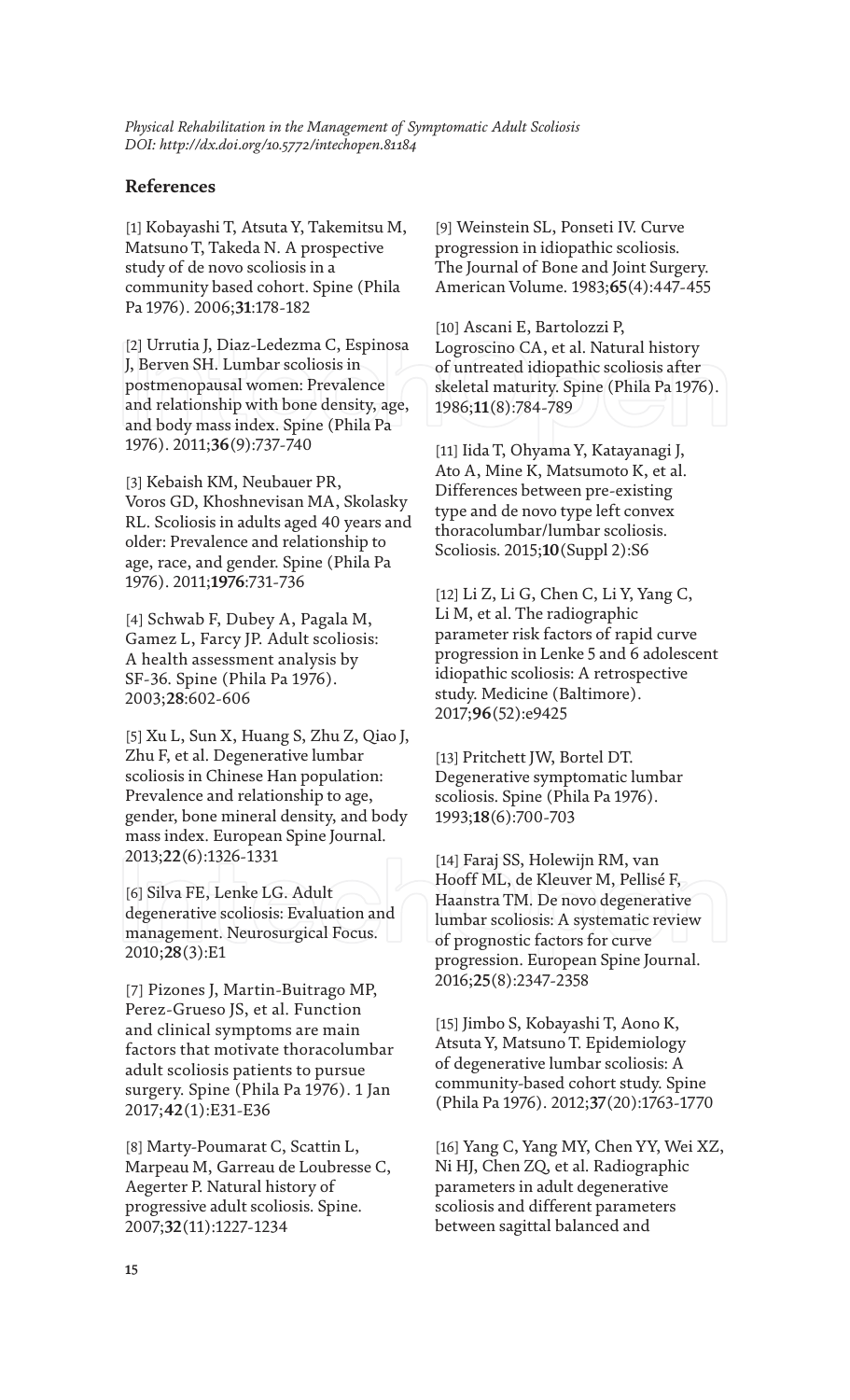imbalanced ads patients. Medicine (Baltimore). Jul 2015;**94**(29):e1198

[17] Youssef JA, Orndorff DO, Patty CA, et al. Current status of adult spinal deformity. Global Spine Journal. 2013;**3**(1):51-62

[18] Kotwal S, Pumberger M, Hughes A, et al. Degenerative scoliosis: A review. HSS Journal. 2011;**7**:257-264

[19] Tempel ZJ, Gandhoke GS, Bonfield CM, et al. Radiographic and clinical outcomes following combined lateral lumbar interbody fusion and posterior segmental stabilization in patients with adult degenerative scoliosis. Neurosurgical Focus. 2014;**36**:E11

[20] Korovessis P, Piperos G, Sidiropoulos P, Diures A. Adult idiopathic lumbar scoliosis. A formula for prediction of progression and review of the literature. Spine. 1994;**19**(17):1926-1932

[21] Weinstein SL, Dolan LA, Cheng JC, Danielsson A, Morcuende JA. Adolescent idiopathic scoliosis. Lancet. 2008;**371**(9623):1527-1537

[22] Simmons EH, Jackson RP. The management of nerve root entrapment syndromes associated with the collapsing scoliosis of idiopathic lumbar and thoracolumbar curves. Spine (Phila Pa 1976). 1979;**4**(6):533-541

[23] Grubb SA, Lipscomb HJ, Coonrad RW. Degenerative adult onset scoliosis. Spine (Phila Pa 1976). 1988;**13**(3):241-245

[24] San Martino A, D'Andria FM, San Martino C. The surgical treatment of nerve root compression caused by scoliosis of the lumbar spine. Spine (Phila Pa 1976). 1983;**8**(3):261-265

[25] Briard JL, Jegou D, Cauchoix J. Adult lumbar scoliosis. Spine (Phila Pa 1976). 1979;**4**(6):526-532

[26] Kostuik JP, Bentivoglio J. The incidence of low-back pain in adult scoliosis. Spine (Phila Pa 1976). 1981;**6**(3):268-273

[27] Jackson RP, Simmons EH, Stripinis D. Incidence and severity of back pain in adult idiopathic scoliosis. Spine (Phila Pa 1976). 1983;**8**(7):749-756

[28] Glassman SD, Berven S, Bridwell K, Horton W, Dimar JR. Correlation of radiographic parameters and clinical symptoms in adult scoliosis. Spine. 2005;**30**:682-688

[29] Ploumis A, Liu H, Mehbod AA, et al. A correlation of radiographic and functional measurements in adult degenerative scoliosis. Spine. 2009;**34**:1581-1584

[30] Lafage V, Schwab F, Patel A, Hawkinson N, Farcy JP. Pelvic tilt and truncal inclination: Two key radiographic parameters in the setting of adults with spinal deformity. Spine (Phila Pa 1976). 2009;**34**(17):E599-E606

[31] Mac-Thiong JM, Labelle H, Charlebois M, et al. Sagittal plane analysis of the spine and pelvis in adolescent idiopathic scoliosis according to the coronal curve type. Spine. 2003;**28**:1404-1409

[32] Li WS, Li G, Chen ZQ, et al. Sagittal plane analysis of the spine and pelvis in adult idiopathic scoliosis. Chinese Medical Journal. 2010;**123**:2978-2982

[33] Savage JW, Patel AA. Fixed sagittal plane imbalance. Global Spine Journal. 2014;**4**:287-296

[34] Lazennec JY, Ramare S, Arafati N, et al. Sagittal alignment in lumbosacral fusion: Relations between radiological parameters and pain. European Spine Journal. 2000;**9**:47-55

[35] Schwab F, Ungar B, Blondel B, et al. Scoliosis Research Society-Schwab adult spinal deformity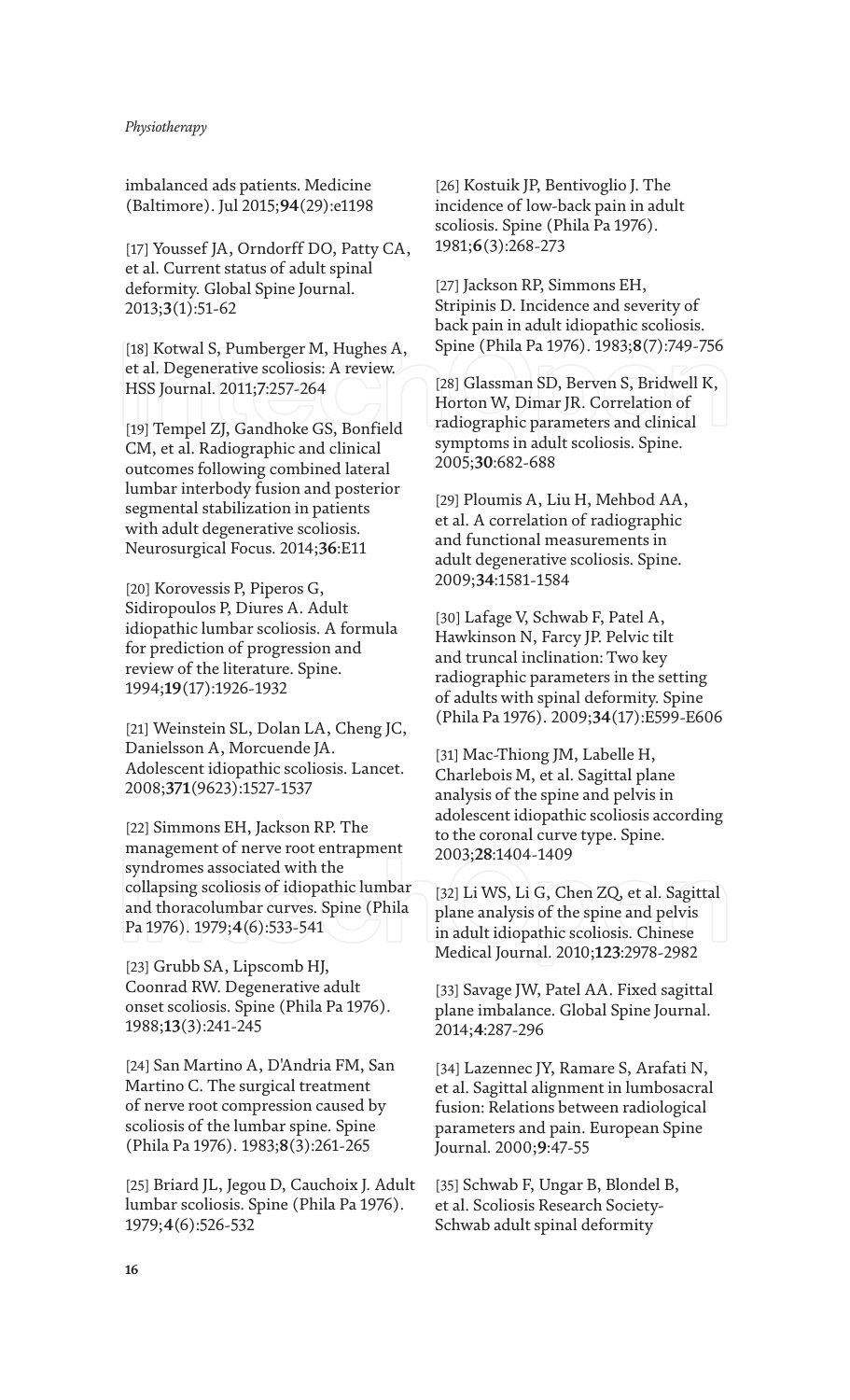classification: A validation study. Spine. 2012;**37**:1077-1082

[36] Glassman SD, Bridwell K, Dimar JR, Horton W, Berven S, Schwab F. The impact of positive sagittal balance in adult spinal deformity. Spine. 2005;**30**(18):2024-2029

[37] Stagnara P. Scoliosis in adults. Consequences of idiopathic scoliosis in adulthood. Chirurgie. 1982;**108**(4):356-363

[38] Ames CP, Smith JS, Scheer JK, et al. Impact of spinopelvic alignment on decision making in deformity surgery in adults: A review. Journal of Neurosurgery: Spine. 2012;**16**(6):547-564

[39] Lehnert Schroth C. Threedimensional treatment for scoliosis. A physiotherapeutic method for deformities of the spine. Calif: Martindale Press; 2007

[40] Radcliff KE, Orozco F, Molby N, Chen E, Sidhu GS, Vaccaro AR, et al. Is pelvic obliquity related to degenerative scoliosis? Orthopaedic Surgery. 2013;**5**(3):171-176

[41] Smith JS, Shaffrey CI, Fu KM, et al. Clinical and radiographic evaluation of the adult spinal deformity patient. Neurosurgery Clinics of North America. 2013;**24**(2):143-156

[42] Giles LG, Taylor JR. Low-back pain associated with leg length inequality. Spine (Phila Pa 1976). 1981;**6**(5):510-521

[43] Weiss HR. Measurement of vertebral rotation: Perdriolle versus Raimondi. European Spine Journal. 1995;**4**(1):34-38

[44] Barsanti CM, DeBari A, Covino BM. The torsion meter: A critical review. Journal of Pediatric Orthopaedics. 1990;**10**:527-531

[45] Omeroglu H, Ozekin O, Bicimoglu A. Measurement of vertebral rotation in idiopathic scoliosis using the Perdriolle torsionmeter: A clinical study on intraobserver and interobserver error. European Spine Journal. 1996;**5**:167-171

[46] Schwab FJ, Blondel B, Bess S, Hostin R, Shaffrey CI, et al. Radiographical spinopelvic parameters and disability in the setting of adult spinal deformity: A prospective multicenter analysis. Spine (Phila Pa 1976). 2013;**38**(13):E803-E812

[47] Jackson RP, McManus AC. Radiographic analysis of sagittal plane alignment and balance in standing volunteers and patients with low back pain matched for age, sex, and size. A prospective controlled clinical study. Spine (Phila Pa 1976). 1994;**19**(14):1611-1618

[48] Protopsaltis TS, Lafage R, Smith JS, Passias PG, Shaffrey CI, Kim HJ, et al. International spine study group. The lumbar pelvic angle, the lumbar component of the T1 pelvic angle, correlates with HRQOL, PI-LL mismatch, and it predicts global alignment. Spine (Phila Pa 1976). 2018;**43**(10):681-687

[49] Casciaro S, Conversano F, Pisani F, Muratore M. New perspectives in echographic diagnosis of osteoporosis on hip and spine. Clinical Cases in Mineral and Bone Metabolism. 2015;**12**(2):142-150

[50] Ding WY, Yang DL, Cao LZ, Sun YP, Zhang W, Xu JX, et al. Intervertebral disc degeneration and bone density in degenerative lumbar scoliosis: A comparative study between patients with degenerative lumbar scoliosis and patients with lumbar stenosis. Chinese Medical Journal. 2011;**124**(23):3875-3878

[51] Birknes JK, Harrop JS, White AP, Albert TJ. Adult degenerative scoliosis: A review. Neurosurgery. 2008;**63**(3 suppl):94-103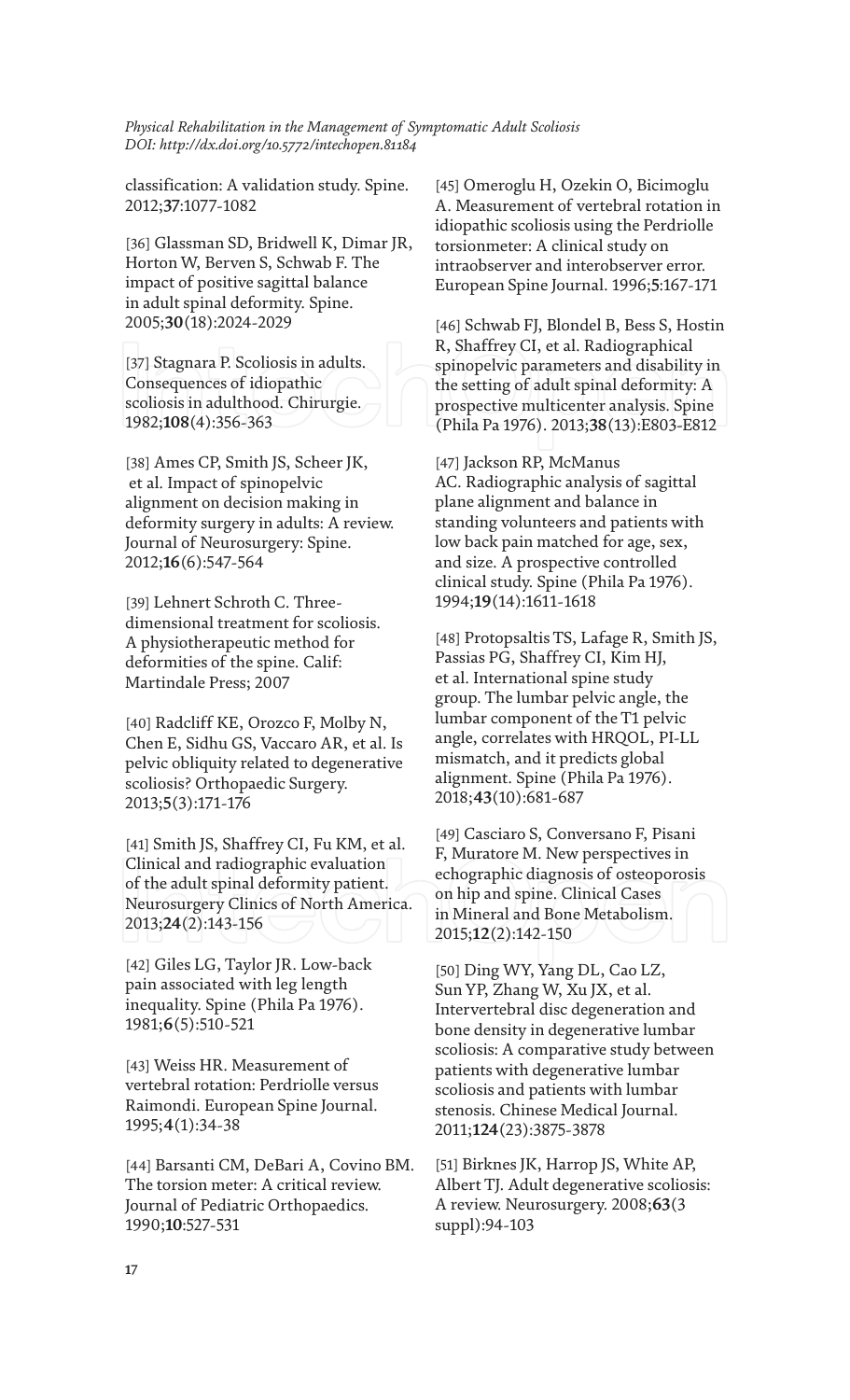[52] Everett CR, Patel RK. A systematic literature review of nonsurgical treatment in adult scoliosis. Spine (Phila Pa 1976). 2007;**32**(19 suppl):S130-S134

[53] Kluba T, Dikmenli G, Dietz K, Giehl JP, Niemeyer T. Comparison of surgical and conservative treatment for degenerative lumbar scoliosis. Archives of Orthopaedic and Traumatic Surgery. 2009;**129**:1-5

[54] Ryan DJ, Protopsaltis TS, Ames CP, Hostin R, Klineberg E, Mundis GM, et al. International spine study group. T1 pelvic angle (TPA) effectively evaluates sagittal deformity and assesses radiographical surgical outcomes longitudinally. Spine (Phila Pa 1976). 2014;**39**(15):1203-1210

[55] Negrini A, Negrini MG, Donzelli S, Romano M, Zaina F, Negrini S. Scoliosis-Specific exercises can reduce the progression of severe curves in adult idiopathic scoliosis: A long-term cohort study. Scoliosis. 2015;**10**:20

[56] Monticone M, Ambrosini E, Cazzaniga D, Rocca B, Motta L, Cerri C, et al. Adults with idiopathic scoliosis improve disability after motor and cognitive rehabilitation: Results of a randomised controlled trial. European Spine Journal. 2016;**25**(10):3120-3129

[57] Barrios C, Lapuente JP, Sastre S. Treatment of chronic pain in adult scoliosis. Studies in Health Technology and Informatics. 2002;**88**:290-303

[58] Morningstar MW. Outcomes for adult scoliosis patients receiving chiropractic rehabilitation: A 24-month retrospective analysis. Journal of Chiropractic Medicine. 2011;**10**:179-178

[59] Maruyama T, Kitagawal T, Takeshita K, Nakainura K. Side shift exercise for idiopathic scoliosis after skeletal maturity. Studies in Health Technology and Informatics. 2002;**91**:361-364

[60] Harrison DE, Oakley PA. Scoliosis deformity reduction in adults: A CBP® Mirror Image case series incorporating the 'non-commutative property of finite rotation angles under addition' in five patients with lumbar and thoraco-lumbar scoliosis. Journal of Physical Therapy Science. 2017;**29**(11):2044-2050

[61] Ng SY, Chan WY, Ho TK, Ng YL. A pilot study on the effect of outpatient Schroth exercises on thoracolumbar and lumbar curves in adult scoliosis patients. In: Bettany-Saltikov J, Schreiber S, editors. Innovations in Spinal Deformities and Postural Disorders. Rijeka: Intech; 2017. pp. 93-112

[62] Morningstar MW, Woggon D, Lawrence G. Scoliosis treatment using a combination of manipulative and rehabilitative therapy: A retrospective case series. BMC Musculoskeletal Disorders. 2004;**5**:32

[63] Negrini A, Parzini S, Negrini MG, Romano M, Atanasio S, Zaina F, et al. Adult scoliosis can be reduced through specific SEAS exercises: A case report. Scoliosis. 2008;**3**:20

[64] Yang JM, Lee JH, Lee DH. Effects of consecutive application of stretching, Schroth, and strengthening exercises on Cobb's angle and the rib hump in an adult with idiopathic scoliosis. Journal of Physical Therapy Science. 2015;**27**(8):2667-2669

[65] Fishman LM, Groessl EJ, Sherman KJ. Serial case reporting yoga for idiopathic and degenerative scoliosis. Global Advances in Health and Medicine. 2014;**3**(5):16-21

[66] Lebel A, Lebel VA. Severe progressive scoliosis in an adult female possibly secondary thoracic surgery in childhood treated with scoliosis specific Schroth physiotherapy: Case presentation. Scoliosis and Spinal Disorders. 2016;**11**(Suppl 2):41